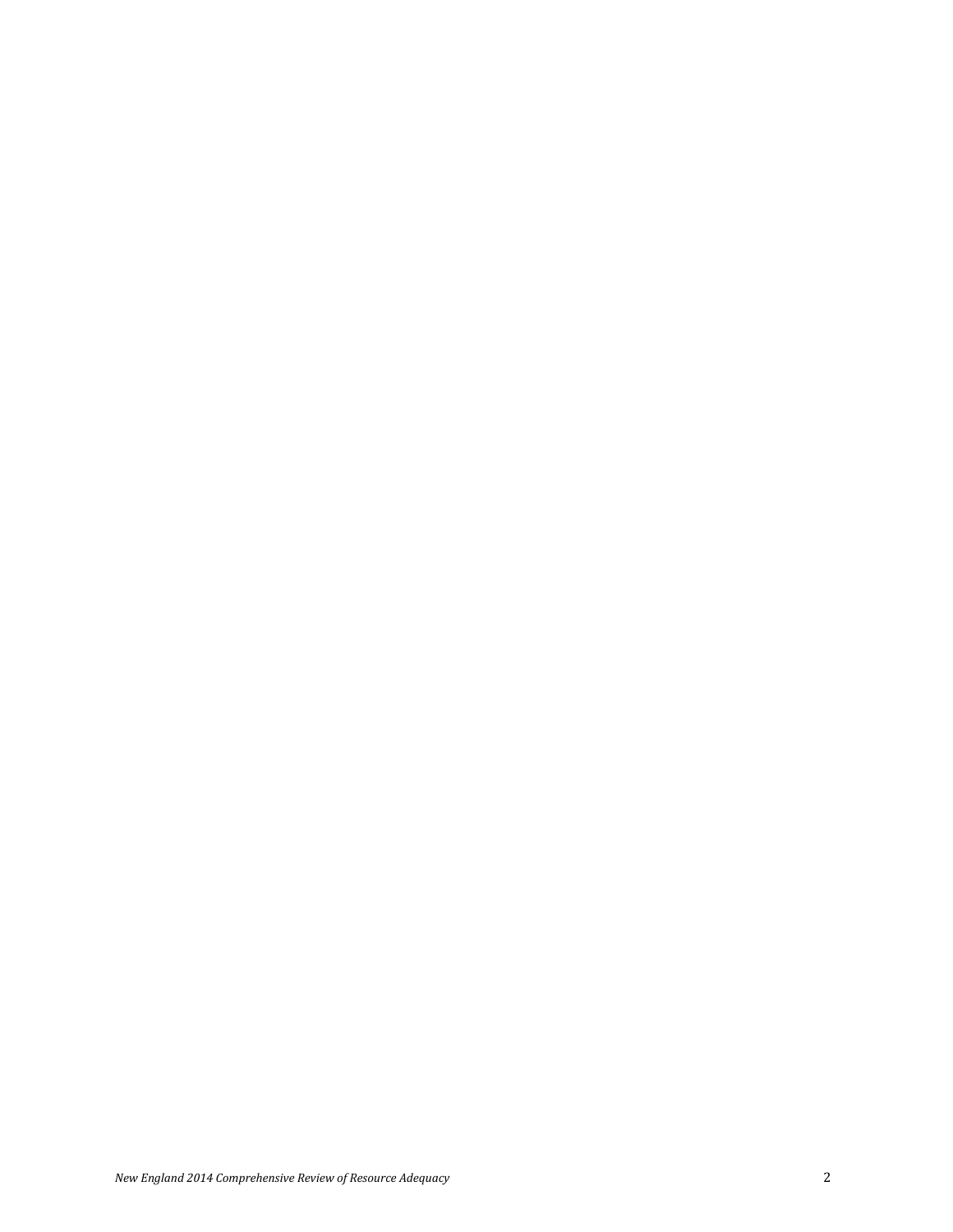## <span id="page-2-3"></span>**Section 1 Executive Summary**

ISO New England Inc. (ISO-NE) is the not-for-profit corporation responsible for the reliable and economical operation of New England's electric power system. It also administers the region's wholesale electricity markets and manages the comprehensive planning of the regional power system. As part of its planning functions, ISO-NE is the Planning Coordinator for the New England Area of the Northeast Power Coordinating Council (NPCC). One of ISO-NE's responsibilities as a Planning Coordinator is to conduct studies and provide results to demonstrate that the New England Area bulk power system will meet the NPCC Resource Adequacy – Design Criteria as defined in NPCC Regional Reliability Reference Directory #1 – *Criteria for Design and Operation of Bulk Power Systems*[1](#page-2-0).

This 2014 New England Comprehensive Review of Resource Adequacy, covering 2015 through 2019, was prepared by ISO-NE to satisfy NPCC compliance requirements on resource adequacy. This comprehensive review follows the guidelines as specified in Appendix D of NPCC Directory #1 entitled *Guidelines for Area Review of Resource Adequacy*. This review supersedes the New England 2011 Comprehensive Review of Resource Adequacy[2,](#page-2-1) which was approved by the Reliability Coordinating Committee (RCC) on November 29, 2011.

## <span id="page-2-4"></span>**1.1 Major Findings**

The findings of this review are based on the results of a resource adequacy assessment of the New England bulk power system using the General Electric Multi Area Reliability Simulation Program (GE MARS) and results of other studies conducted for the ISO New England 2014 Regional System Plan (RSP 14)[3.](#page-2-2)

The major findings of this comprehensive review are as follows:

- The anticipated resources are expected to be adequate to meet the NPCC Resource Adequacy Design criterion of disconnecting firm load customers no more than 0.1 days/year for each year of the study period under the expected load forecast conditions.
- Past Forward Capacity Market (FCM) auctions in New England have procured an adequate amount of resources to meet the expected demand through 2017/18. Proposed enhancements to the FCM will create stronger incentives to retain existing resources and attract new resources, and to improve their performance when called on during periods of system stress. These enhancements include modification of the zonal structure, employment of a sloped demand curve, and a "pay-forperformance" mechanism.
- The summer peak demands of the 2014 load forecast are lower than the 2011 forecast. The changes are mainly attributed to the updated economic forecast, which reflects the economic trends of the New England region. ISO-NE forecasts the 10-year growth rate to be 1.3% per year for the summer peak demand, 0.6% per year for the winter peak demand, and 1.0% per year for the annual use of electric energy as compared to the 2011 forecast growth rates of 1.4% per year for the summer peak demand, 0.5% for the winter peak demand, and 1.1% per year for the annual use of electric energy.

<span id="page-2-0"></span> <sup>1</sup>https://www.npcc.org/Standards/Directories/Directory%201%20-

<sup>%20</sup>Design%20and%20Operation%20of%20the%20Bulk%20Power%20System%20%20Clean%20April%2020%2020 12%20GJD.pdf

<span id="page-2-1"></span><sup>2</sup> A copy of this review can be found at:

https://www.npcc.org/Library/Resource%20Adequacy/NE\_2011\_Comprehensive\_Review\_of\_Resource\_Adequacy%20-%20RCC%20Approval%20-%2020111129.pdf

<span id="page-2-2"></span><sup>3</sup> http://www.iso-ne.com/trans/rsp/index.html.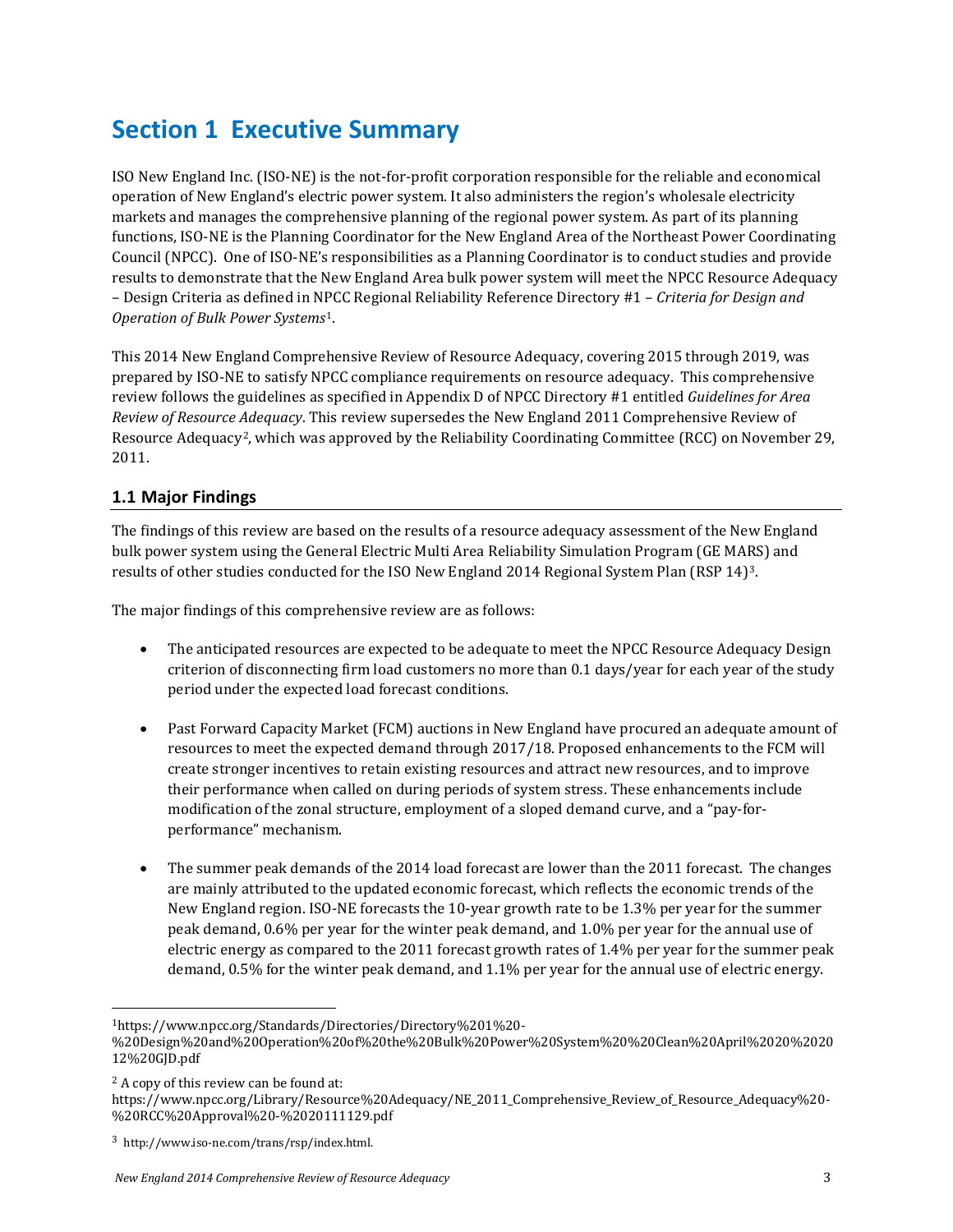- Several strategic planning issues associated with fuel certainty and resource performance stem from the region's high dependence on natural gas-fired generation and other constrained-energy resources. ISO-NE has taken a number of actions to address fuel-certainty issues in the short and longer terms. These problems have been quantified, and market and operational solutions are being implemented. For the 2014/2015 winter, ISO-NE will be implementing a FERC-approved winter reliability program<sup>[4](#page-3-0)</sup> to mitigate the fuel constraints. By the end of 2014, ISO-NE plans on implementin[g r](#page-3-1)ule changes that allow generators to better reflect the real-time price of fuel in their supply offers.5 Longer-term, an FCM pay-for-performance mechanism should create stronger financial incentives for capacity supplies to produce electricity and supply reserves when needed the most. This planned market improvement is designed to encourage generator owners to invest in dual-fuel capability or new fast-start assets, enter into firmer fuel arrangements, and have more reliable operating and maintenance practices, which all should in turn reduce the need for stop-gap measures like a winter reliability program.
- ISO-NE has been assessing the potential impact of existing and proposed US Environmental Protection Agency (EPA) and state regulations on the operation of existing fossil steam units and other types of generation in the region. Many generators in the region already have installed the needed controls to comply with existing state environmental rules. Uncertainty remains over the extent to which the final regulations will require generator owners to make capital investments in environmental remediation measures and potentially increase plant operating costs. These factors could require long-term generator outages for implementing required remediation measures. They also could trigger unit retirements as an alternative to accepting higher capital and operating costs. Alternatively, generators may comply with some of the environmental requirements by reducing capacity or energy production. ISO-NE will continue to assess the generators at risk for retirement and generators that already have environmental remediation measures in place or may require relatively minor upgrades. The actual compliance timelines will depend on the timing and substance of the final regulations and site-specific circumstances of the electric generating facilities, such as their economic performance.
- The New England states have targets for the proportion of electric energy that load-serving entities (LSEs) must serve using renewable resources, such as wind, solar, and energy efficiency. Because the states are revising these targets to reflect different amounts and types of resources that qualify for Renewable Portfolio Standards (RPSs), ISO-NE cannot project the precise amount of regional renewable energy goals. The region's RPSs can be met by developing the renewable resources already in the ISO-NE queue; importing renewable resources from adjacent balancing authority areas; building new renewable resources in New England not yet in the queue; and using "behindthe-meter" projects and eligible renewable fuels, such as biomass, at existing generators. If the development of renewable resources falls short of providing sufficient Renewable Energy Certificates

[assets/documents/regulatory/ferc/filings/2013/jul/er13\\_1877\\_000\\_mkt\\_offer\\_flex\\_7\\_1\\_2013.pdf.](http://www.iso-ne.com/static-assets/documents/regulatory/ferc/filings/2013/jul/er13_1877_000_mkt_offer_flex_7_1_2013.pdf)

*New England 2014 Comprehensive Review of Resource Adequacy* 4

<span id="page-3-0"></span> <sup>4</sup> ISO New England Inc., *Docket No. ER14-\_\_\_-000, Winter 2014-15 Reliability Program* (Parts 1 and 2), FERC filing (July 11, 2014)[, http://www.iso-ne.com/static-](http://www.iso-ne.com/static-assets/documents/regulatory/ferc/filings/2014/jul/er14_2407_000_win_rel_pro_7_11_2014.pdf)

[assets/documents/regulatory/ferc/filings/2014/jul/er14\\_2407\\_000\\_win\\_rel\\_pro\\_7\\_11\\_2014.pdf](http://www.iso-ne.com/static-assets/documents/regulatory/ferc/filings/2014/jul/er14_2407_000_win_rel_pro_7_11_2014.pdf) an[d http://www.iso](http://www.iso-ne.com/regulatory/ferc/filings/2014/jul/er14-2407-001_winter_rel_7-11-2014.pdf)[ne.com/regulatory/ferc/filings/2014/jul/er14-2407-001\\_winter\\_rel\\_7-11-2014.pdf.](http://www.iso-ne.com/regulatory/ferc/filings/2014/jul/er14-2407-001_winter_rel_7-11-2014.pdf) Also see above footnote for FERC's September 10, 2014, order.

<span id="page-3-1"></span><sup>5</sup> The Energy Market Offer Flexibility Rule will allow power supply offers to vary by hour in the Day-Ahead Energy Market, changes in Real-Time Energy Market bids until 30 minutes before the hour in which the offer applies, and negative offers in both markets as low as −\$150/MWh. For additional information on these market improvements, see the ISO's ["Interdependencies of Market and Operational Changes to Address Resource Performance and Gas Dependency" \(2013\),](http://www.iso-ne.com/committees/comm_wkgrps/strategic_planning_discussion/materials/interdependency_of_iso_proposals_to_key_spi_risks.pdf)  http://www.iso-

[ne.com/committees/comm\\_wkgrps/strategic\\_planning\\_discussion/materials/interdependency\\_of\\_iso\\_proposals\\_to\\_key\\_](http://www.iso-ne.com/committees/comm_wkgrps/strategic_planning_discussion/materials/interdependency_of_iso_proposals_to_key_spi_risks.pdf) [spi\\_risks.pdf.](http://www.iso-ne.com/committees/comm_wkgrps/strategic_planning_discussion/materials/interdependency_of_iso_proposals_to_key_spi_risks.pdf) Also, *ISO New England Inc. and New England Power Pool, Energy Market Offer Flexibility Changes*, FERC filing (July 1, 2013)[, http://www.iso-ne.com/static-](http://www.iso-ne.com/static-assets/documents/regulatory/ferc/filings/2013/jul/er13_1877_000_mkt_offer_flex_7_1_2013.pdf)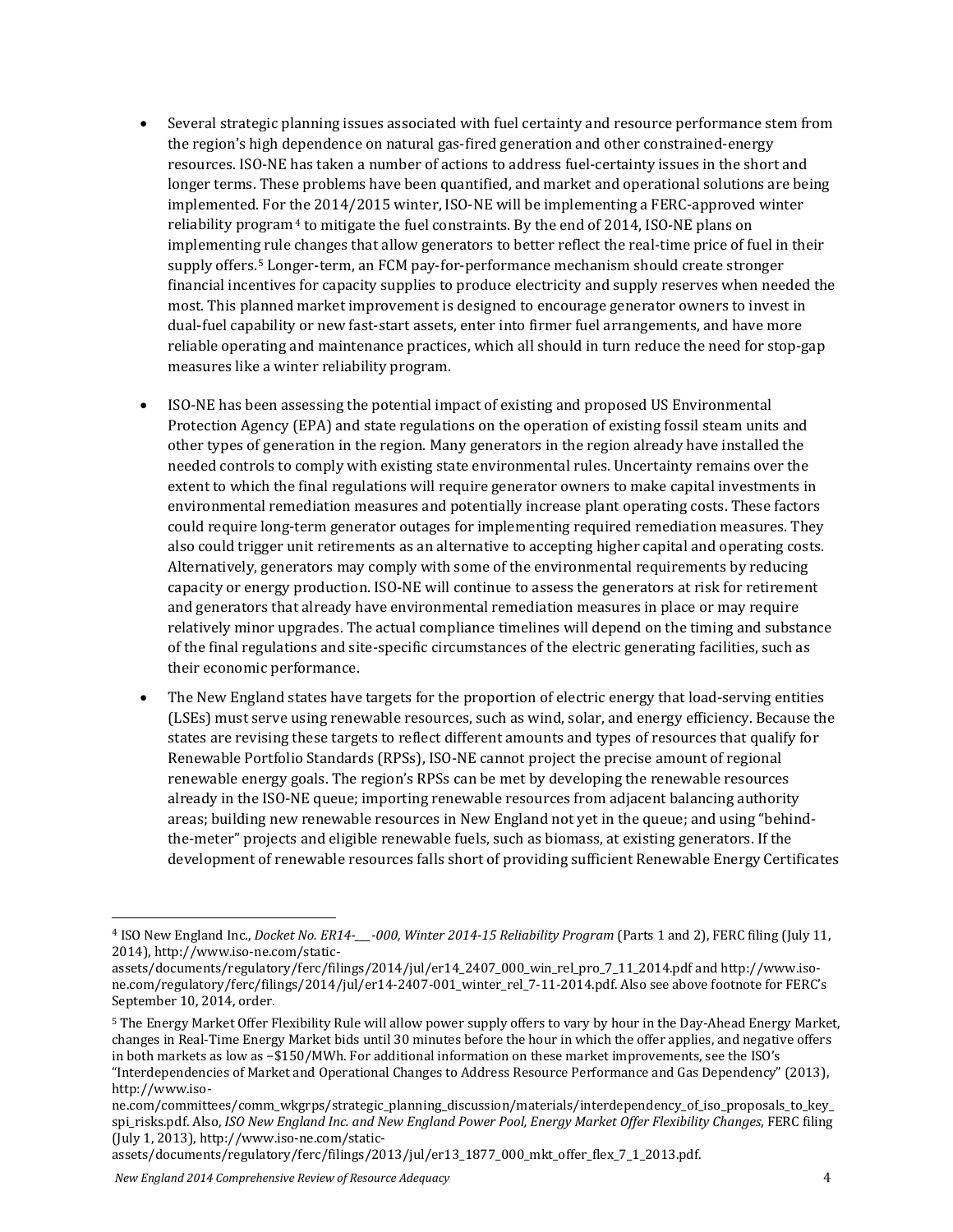(RECs) to meet the RPSs, load-serving entities can make state-established alternative compliance payments (ACPs).[6](#page-4-1) ACPs also can serve as a price cap on the cost of the RECs.

• Transmission upgrade projects placed in service have reduced congestion and decreased dependence on generating units located in load pockets. Several transmission projects to come online during the study period will further enhance the system or sub-area reliability. The major transmission projects under development include the Maine Power Reliability Program (MPRP) that is expected in-service in 2015, and New England East-West Solution (NEEWS) that is to be completed in 2016 and 2018. These infrastructure projects will improve system reliability in the areas of Maine, New Hampshire, Springfield in Massachusetts, and Rhode Island.

## <span id="page-4-4"></span>**1.2 Summary of Major Assumptions and Results**

<span id="page-4-0"></span>[Table 1](#page-4-0) shows the major assumptions used in this review, and [Table 2](#page-5-0) summarizes the LOLE results. The detailed assumptions and results are documented in the later sections of this review.

| <b>Assumptions</b>                                                            | <b>Description</b>                                                                                                                                                                                                                                                                                    |
|-------------------------------------------------------------------------------|-------------------------------------------------------------------------------------------------------------------------------------------------------------------------------------------------------------------------------------------------------------------------------------------------------|
| <b>Reliability Criterion</b>                                                  | NPCC Criterion: no more than once in 10 years of firm load<br>disconnection (LOLE of 0.1 days/year)                                                                                                                                                                                                   |
| Load Model                                                                    | 2014 CELT reference and high load forecasts <sup>7</sup> with forecast uncertainty                                                                                                                                                                                                                    |
| <b>Reliability Model</b>                                                      | <b>GE MARS</b>                                                                                                                                                                                                                                                                                        |
| <b>Expected Existing Resources</b>                                            | Generating Resources: based on Seasonal Claimed Capability<br>Active Demand Resources: based on Capacity Supply Obligation<br>Passive Demand Resources: based on Qualified Capacity through 2017-<br>18 and the energy efficiency forecast thereafter<br>Imports: based on Capacity Supply Obligation |
| <b>Expected Resource Additions</b>                                            | Resources under construction and/or assume a Capacity Supply<br>Obligation                                                                                                                                                                                                                            |
| <b>Expected Capacity Retirements</b>                                          | Resources with retirement request approved and/or disconnected from<br>the system                                                                                                                                                                                                                     |
| Resource Availability (EFORd and Scheduled<br>Maintenance Requirements)       | Generating resources based on their 5 year historical average (Jan 2009)<br>through Dec 2013);<br>Demand resources based on historical actual and audit performance<br>from 2010 to 2013                                                                                                              |
| Tie Benefits Assumptions from Neighboring<br>Systems                          | Based on results of tie benefits studies conducted for ISO-NE's Forward<br>Capacity Markets: 1,624 MW (2015); 1,870 MW (2016 and 2017); 1,970<br>MW (2018 and 2019)                                                                                                                                   |
| <b>Emergency Operating Procedures (Load</b><br>Relief from Voltage Reduction) | Assumed 1.5% of load relief from Voltage Reduction during OP 4 Actions<br>6 and 8                                                                                                                                                                                                                     |
| Internal Transmission Constraints                                             | Subarea representation <sup>8</sup> and the interface limits are shown in Appendix<br>7.8.                                                                                                                                                                                                            |

#### **Table 1 Major Assumptions**

<span id="page-4-1"></span> <sup>6</sup> *Renewable Energy Certificates* are tradable, nontangible commodities, each representing the eligible renewable generation attributes of 1 MWh of actual generation from a grid-connected renewable resource.

<span id="page-4-2"></span><sup>7</sup> http://www.iso-ne.com/static-assets/documents/trans/celt/report/2014/2014\_celt\_report\_rev.pdf

<span id="page-4-3"></span><sup>8</sup> The subarea representation is consistent with New England's RSP 14.

*New England 2014 Comprehensive Review of Resource Adequacy* 5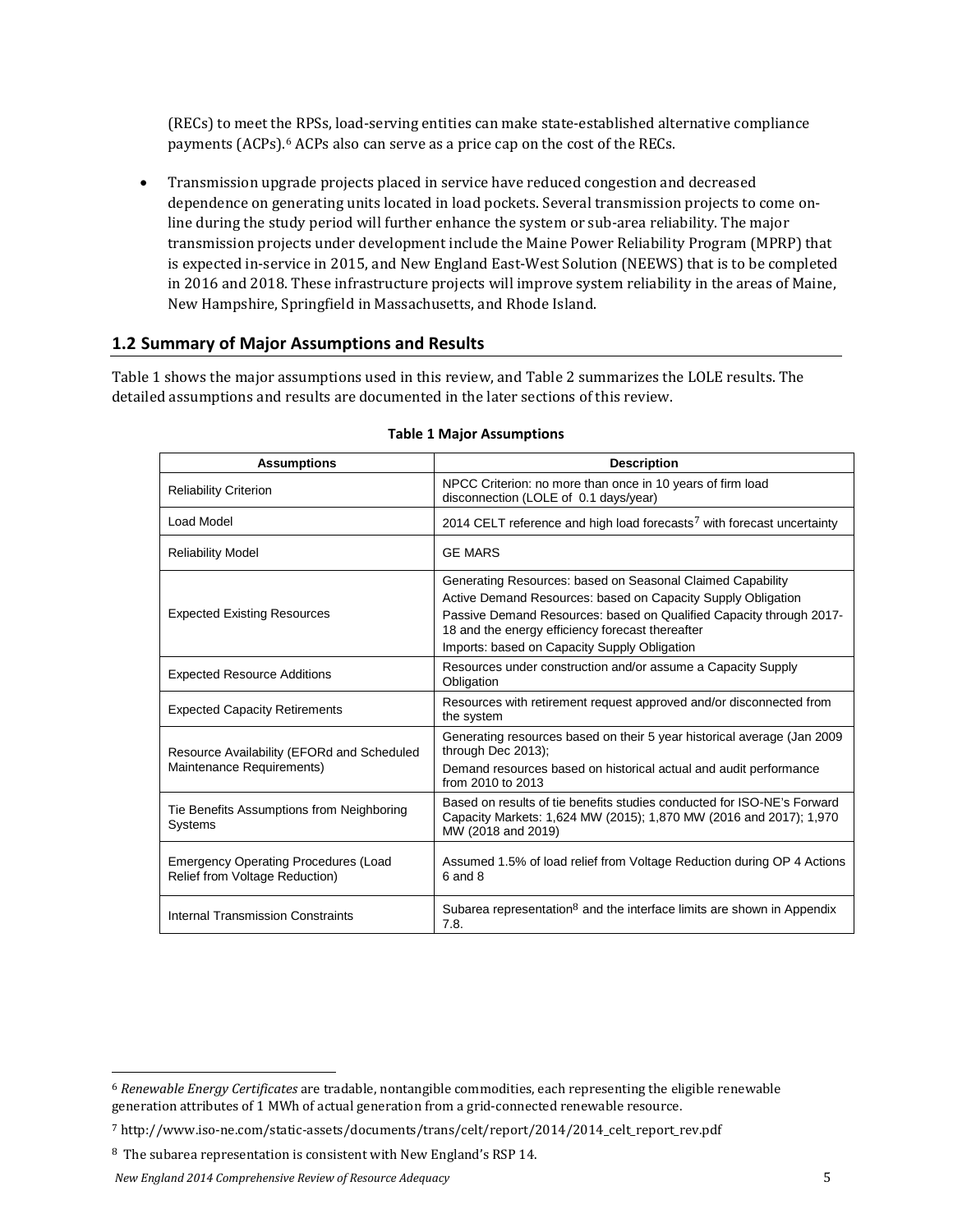<span id="page-5-0"></span>

|      |                                   | <b>Reference Load Forecast</b>  |                            |                 | <b>High Load Forecast</b> |
|------|-----------------------------------|---------------------------------|----------------------------|-----------------|---------------------------|
| Year | <b>Expected Resources</b><br>(MW) | 50/50 Peak <sup>9</sup><br>(MW) | <b>LOLE</b><br>(days/year) | 50/50 Peak (MW) | LOLE (days/year)          |
| 2015 | 35,020                            | 28,615                          | 0.025                      | 29,180          | 0.044                     |
| 2016 | 35.834                            | 29,130                          | 0.016                      | 29,830          | 0.036                     |
| 2017 | 34,612                            | 29,610                          | 0.060                      | 30.420          | 0.109                     |
| 2018 | 34,851                            | 30,005                          | 0.068                      | 30,915          | 0.130                     |
| 2019 | 35,075                            | 30,335                          | 0.074                      | 31,330          | 0.150                     |

**Table 2 LOLE Results** 

The anticipated available resources are expected to be adequate to meet the NPCC resource adequacy criterion under the reference load forecast. Additional cumulative resources of 100 MW by 2017, 380 MW by 2018, and 660 MW by 2019 are needed if the high economic growth load forecast materializes for the years 2017 to 2019.

<span id="page-5-1"></span> $^9$  The 50/50 peak is the peak load that has 50% chance of being exceeded.

*New England 2014 Comprehensive Review of Resource Adequacy* 6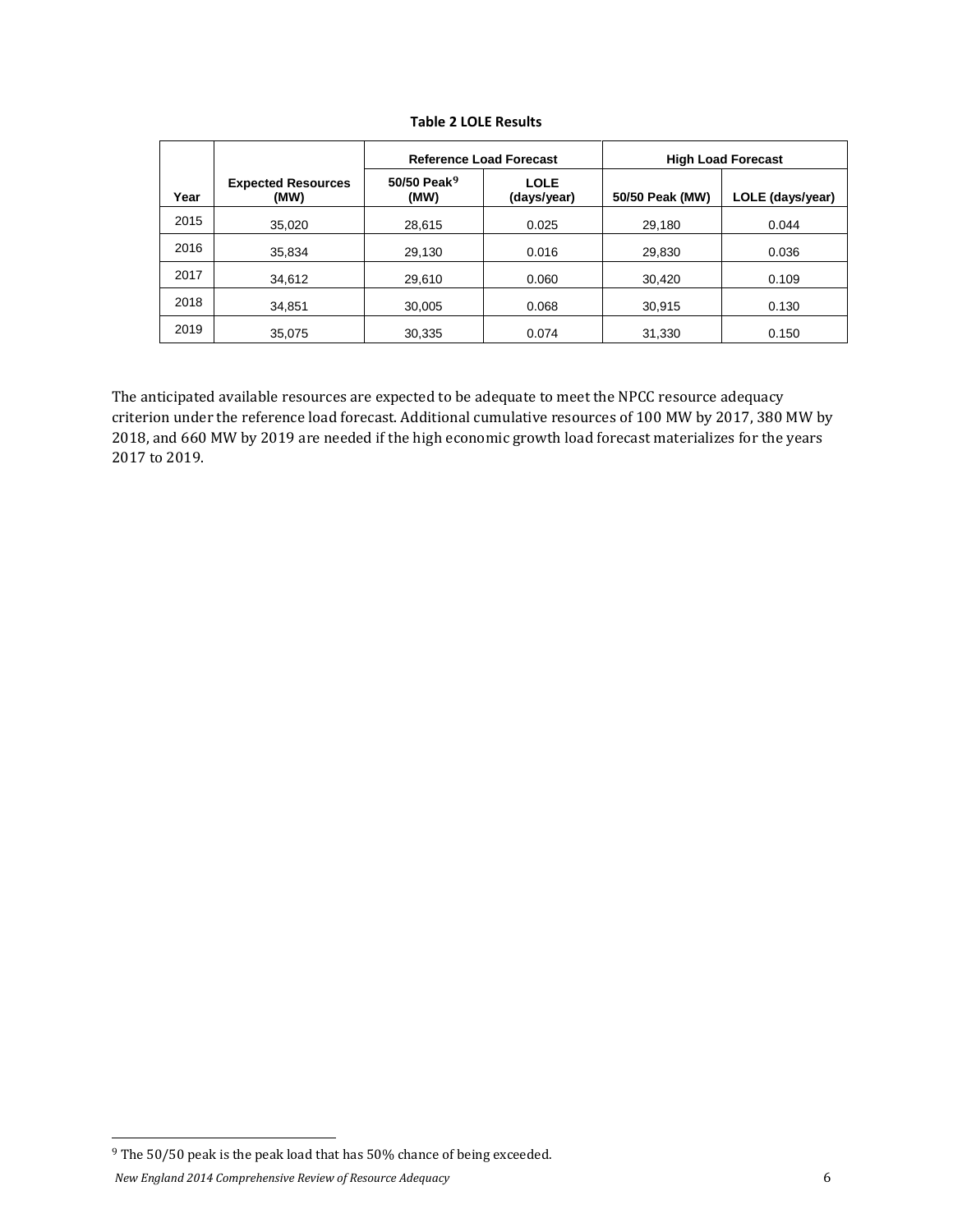## <span id="page-6-0"></span>**Section 2 Table Of Contents**

| 6.3 Discussion of Potential Reliability Impacts From Integration of Renewable and Intermittent Resources22 |  |
|------------------------------------------------------------------------------------------------------------|--|
|                                                                                                            |  |
|                                                                                                            |  |
|                                                                                                            |  |
|                                                                                                            |  |
|                                                                                                            |  |
|                                                                                                            |  |
|                                                                                                            |  |
|                                                                                                            |  |
|                                                                                                            |  |
|                                                                                                            |  |
|                                                                                                            |  |
|                                                                                                            |  |
|                                                                                                            |  |
|                                                                                                            |  |
|                                                                                                            |  |
|                                                                                                            |  |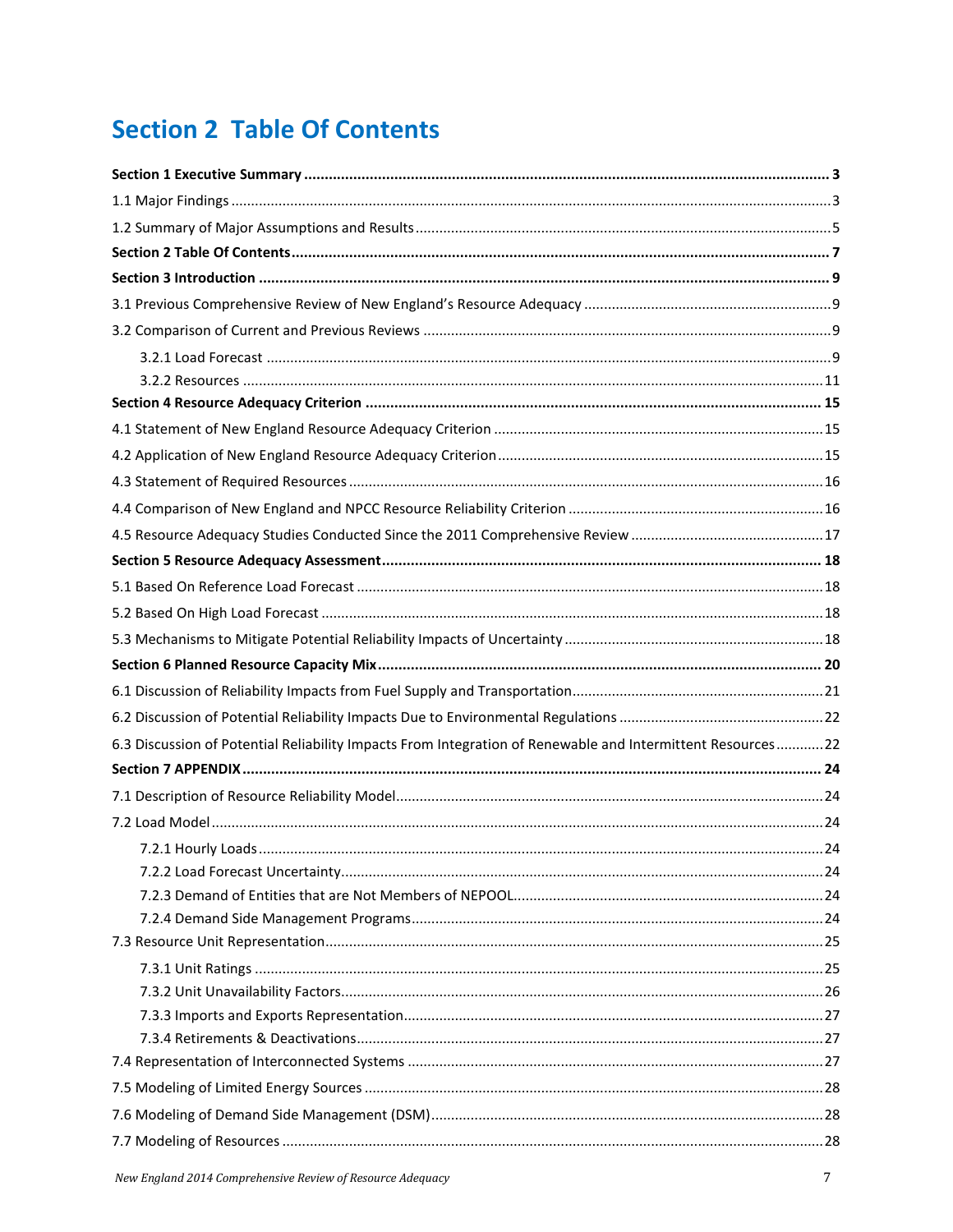## **Tables**

| Table 5 Estimate of Additional Generation and Load Relief from System Wide Implementation of Actions in ISO<br>New England Operating Procedure NO. 4 - Action During a Capacity Deficiency Based on a 26,658 |  |
|--------------------------------------------------------------------------------------------------------------------------------------------------------------------------------------------------------------|--|
|                                                                                                                                                                                                              |  |
|                                                                                                                                                                                                              |  |
|                                                                                                                                                                                                              |  |
|                                                                                                                                                                                                              |  |
|                                                                                                                                                                                                              |  |
|                                                                                                                                                                                                              |  |

## **Figures**

| Figure 3 New England's summer seasonal claimed capability and electric energy production by fuel type for 2013 |  |
|----------------------------------------------------------------------------------------------------------------|--|
| Figure 4 Expected Future New England's summer generation capacity mix by primary fuel type (MW and %) 21       |  |
|                                                                                                                |  |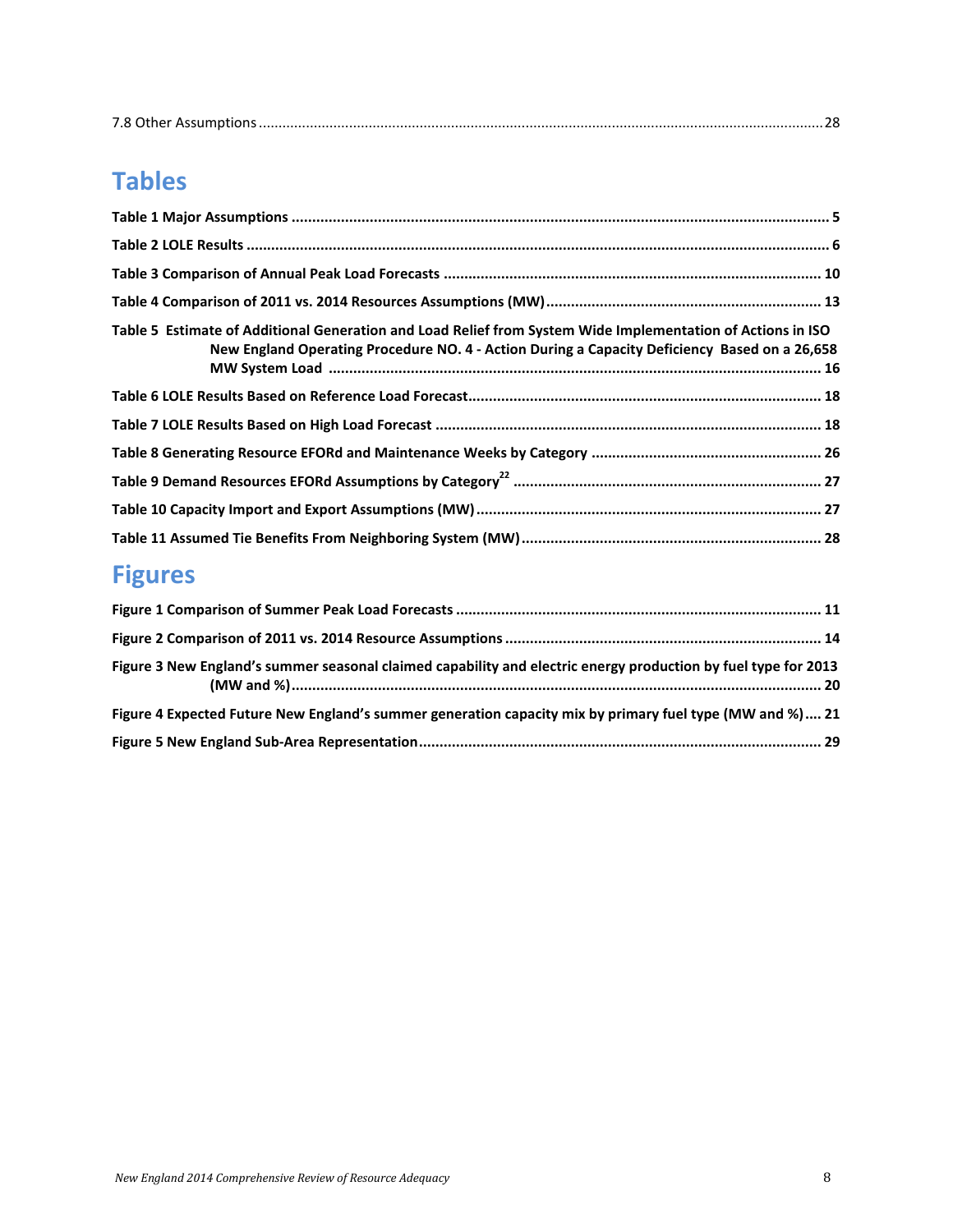## <span id="page-8-0"></span>**Section 3 Introduction**

The Reliability Assessment Program established by NPCC requires its member Planning Coordinators to conduct their resource adequacy assessment on an annual basis. The purpose of this report is to document the results and findings of the ISO-NE comprehensive resource adequacy studies, covering 2015 to 2019, for NPCC review. The assessment is conducted in accordance with the guidelines as specified in Appendix D of NPCC Regional Reliability Reference Directory #1, entitled *Guidelines for Area Review of Resource Adequacy*. This assessment supersedes the New England 2011 Comprehensive Review of Resource Adequacy<sup>[10](#page-8-4)</sup>, which was approved by the NPCC Reliability Coordinating Committee on November 29, 2011.

## <span id="page-8-1"></span>**3.1 Previous Comprehensive Review of New England's Resource Adequacy**

The RCC approved the previous New England Comprehensive Review of Resource Adequacy in November 2011. The findings of that review showed that New England conformed with the NPCC Resource Adequacy Design Criterion over the study period under the expected load and resource conditions.

## <span id="page-8-2"></span>**3.2 Comparison of Current and Previous Reviews**

## <span id="page-8-3"></span>**3.2.1 Load Forecast**

ISO-NE annually updates its load forecast for the next ten years to reflect the impacts from the region's recent historical annual use of electric energy and peak loads, and an update of economic and demographic forecasts. The load forecast accounts for reductions based on the historical growth of non-FCM energyefficiency savings and the expected effects of federal EE standards for appliances and commercial equipment. The passive demand resources (i.e. energy efficiency and conservation), which include installed measures on end-use facilities that result in additional and verifiable reductions in electrical energy use during on-peak hours, and the active demand resources, which consists of real-time Demand Response and real-time Emergency Generation and can be activated by the ISO-NE operation, are not included in the load forecast. These demand side resources participate in the Forward Capacity Market, and are represented as supply-side resources in the study.

The region has witnessed significant growth in the development of solar photovoltaic (PV) resources over the past few years and continued growth of PV is anticipated. These PV resources are predominantly behind-themeter generation (BTMG); ISO-NE is not directly involved in the interconnection of most of these resources and has therefore not traditionally been aware of when and where they are installed. ISO-NE has formed a stakeholder working group to increase its understanding of development trends of PV and other distributed generation resources, and to develop a forecast of PV over the next 10 years. This assessment does not reflect the projected impacts of the load reduction from the PV resources.

This study assesses the New England system adequacy using both the reference load forecast and the high load forecast. The reference and high load forecasts were developed based on a "most likely" long-run economic and demographic forecast and a high growth long-run economic and demographic forecast, respectively, from Moody's Economy.com.

Since the last review, ISO-NE has revised its load forecast downward slightly. The 2014 forecast expects the 10-year growth rate to be 1.3% per year for the summer peak demand, 0.6% per year for the winter peak demand, and 1.0% per year for the annual use of electric energy as compared with 2011 forecast values of 1.4%, 0.5% and1.1%, respectively.

*New England 2014 Comprehensive Review of Resource Adequacy* 9

<span id="page-8-4"></span> <sup>10</sup> A copy of this review can be found at:

https://www.npcc.org/Library/Resource%20Adequacy/NE\_2008\_Comprehensive\_Review\_of\_Resource\_Adequacy%20- %20Approved%20by%20RCC%20on%20Nov192008.pdf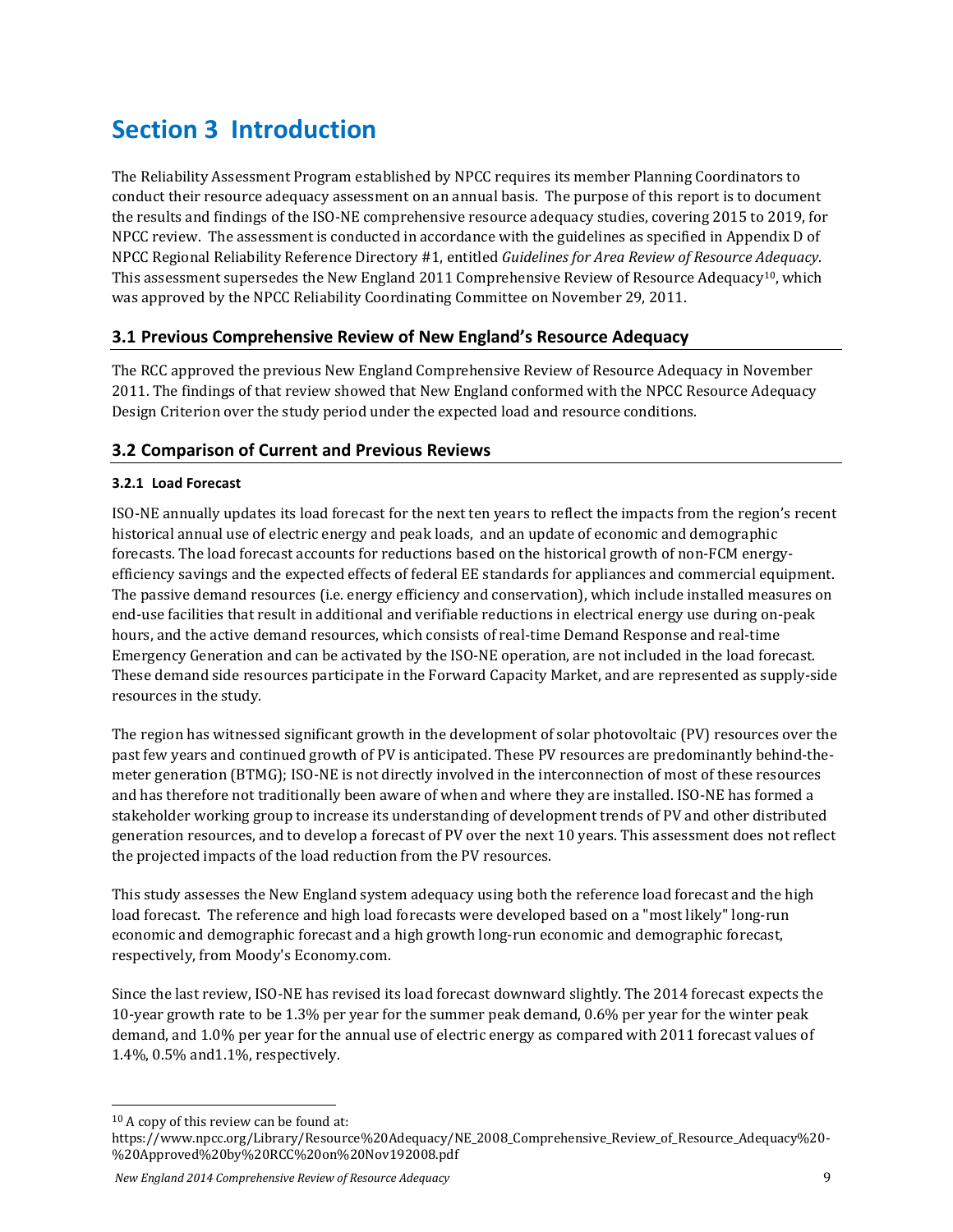Table 3 tabulates the annual (summer) peak load forecasts used in the 2011 and 2014 reviews. Figure 1 shows these values in graphical form. The annual (summer) peaks are presented for both the reference load forecast and high load forecast scenarios. The peak loads shown in Table 3 have a 50% chance of being exceeded (50/50 peaks) due to weather uncertainty, and are expected to occur at a weighted New Englandwide, average temperature of 90.2 ºF. While Table 3 shows the annual 50/50 peaks of the forecast, the inherent uncertainty of the forecast from weather variations is modeled within the LOLE calculation. The 50/50 peaks are tabulated in Table 3 for ease of reference and to facilitate comparisons.

|      | <b>Annual Peak (MW)</b>        |             |             |                           |
|------|--------------------------------|-------------|-------------|---------------------------|
|      | <b>Reference Load Forecast</b> |             |             | <b>High Load Forecast</b> |
| Year | 2011 Review                    | 2014 Review | 2011 Review | 2014 Review               |
| 2015 | 29,380                         | 28,615      | 30,150      | 29,180                    |
| 2016 | 29,775                         | 29,130      | 30,635      | 29,830                    |
| 2017 | N/A                            | 29,610      | N/A         | 30,420                    |
| 2018 | N/A                            | 30,005      | N/A         | 30,915                    |
| 2019 | N/A                            | 30,335      | N/A         | 31,330                    |

#### <span id="page-9-0"></span>**Table 3 Comparison of Annual Peak Load Forecasts**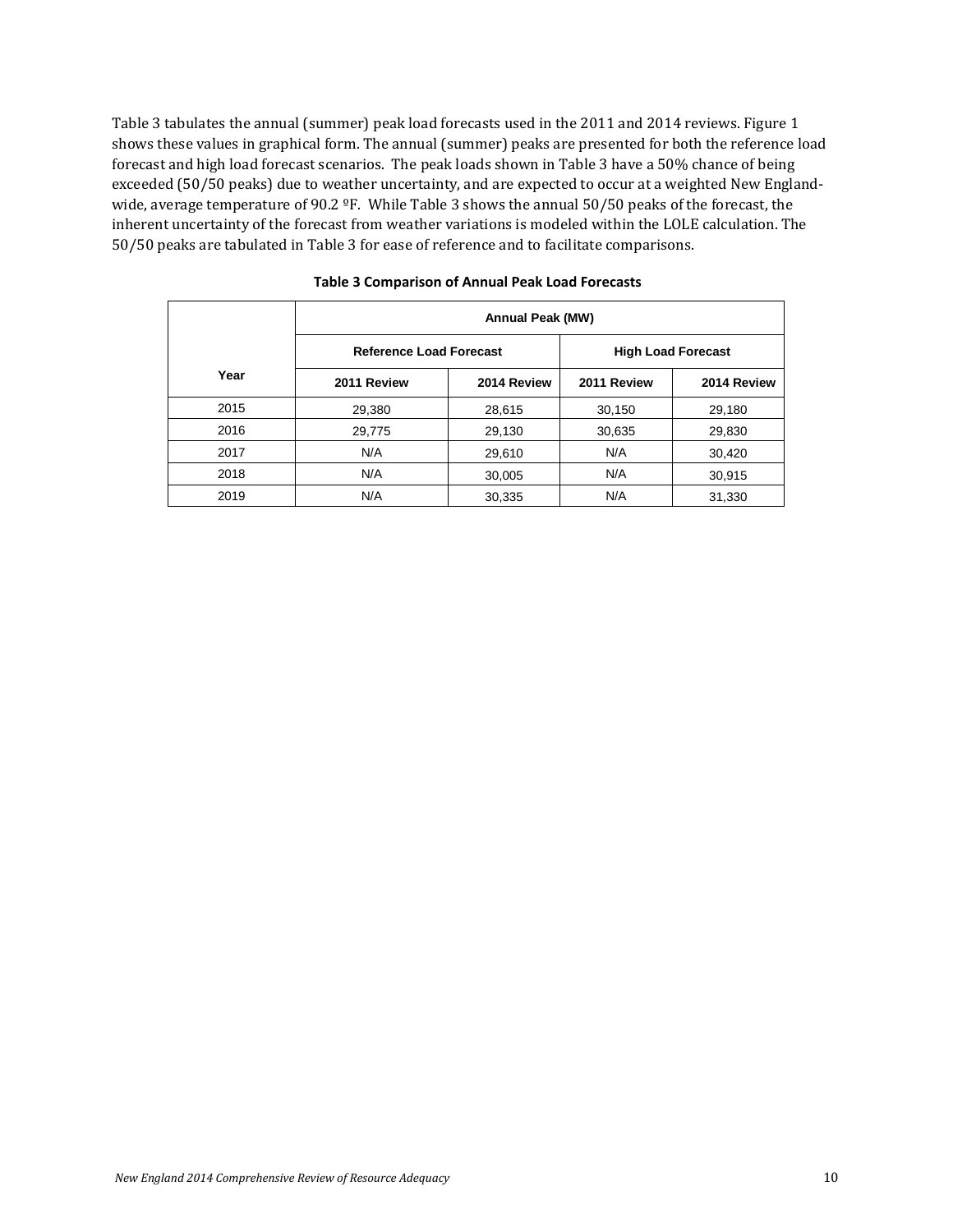<span id="page-10-1"></span>

#### **Figure 1 Comparison of Summer Peak Load Forecasts**

#### <span id="page-10-0"></span>**3.2.2 Resources**

The resources that can be used to meet the region's installed capacity requirements include generating resources, measureable and verifiable demand side resources (including both passive demand resources and active demand resources), and capacity imports. This study uses these resources to assess the region's resource adequacy while reflecting the expected year-to-year variations from planned resource additions, and expected retirements and deactivations.

Since the last review, a number of generation resources have retired or ceased operations. Salem Harbor Units 1 and 2, which were coal-fired units with a total capacity of 158 MW, were retired in December 2011. Salem Harbor Units 3 and 4, which are coal- and oil-fired units with a combined capacity of 587 MW, were retired in June 2014. Three oil-fired resources representing 342 MW from Norwalk Harbor Station have ceased operations. A few more retirements are expected to take place in the near future. In August 2013, the Vermont Yankee nuclear plant (619 MW) announced that it would be shutting down by the end of 2014. In late 2013, ISO-NE was notified of the planned retirement of the 1,535 MW Brayton Point Station, on June 1, 2017.

Approximately 1,300 MW of resource additions are assumed during the study period to offset some of the generation loss in the region. These expected additions include the resources that have been procured under the Forward Capacity Market and assumed a supply obligation, or resources that are under construction and have a high likelihood of coming on-line by the planned in-service dates.

The generating resources and their ratings used for the assessment are based on the ISO New England 2014- 23 Forecast Report of Capacity, Energy, Loads and Transmission (CELT).<sup>[11](#page-10-2)</sup> The total amount of generating resources in this review are higher than what was assumed in the previous review. The 2011 review included

<span id="page-10-2"></span>*New England 2014 Comprehensive Review of Resource Adequacy* 11 11 http://www.iso-ne.com/static-assets/documents/trans/celt/report/2014/2014\_celt\_report\_rev.pdf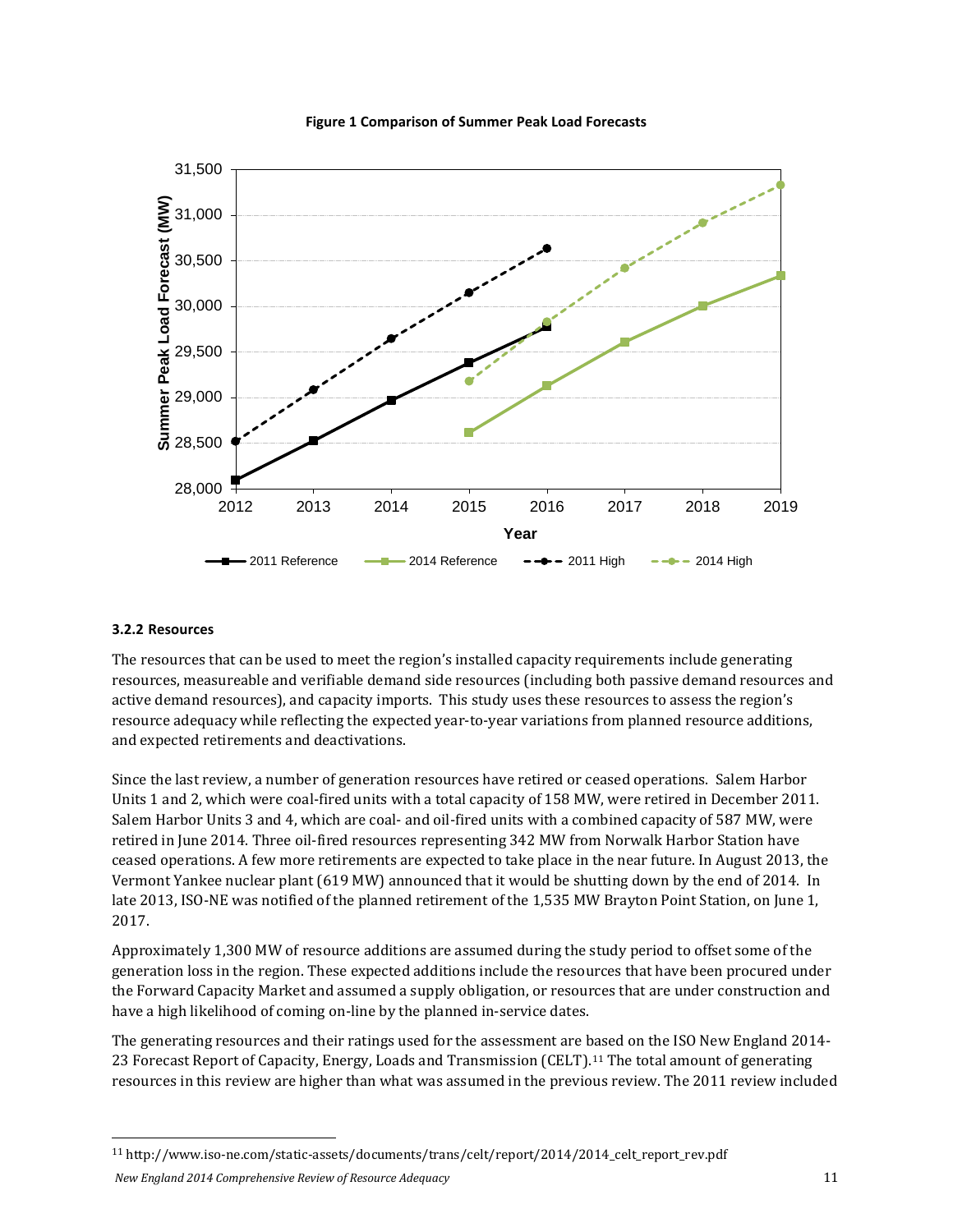only the resources that had previously participated in the Forward Capacity Market, and their ratings were capped at their Capacity Supply Obligation level at the previous auction.

Passive and active demand resources participate in the Forward Capacity Market, and are represented as supply-side resources in the study. The Qualified Capacity of passive demand resources under the FCM are used for the years 2015 to 2017, and a forecast amount is used for 2018 and 2019. For the active demand resources, the study assumes the actual amount procured under FCM for 2015 to 2017. As there are no auction results for 2018 and 2019, the values are assumed to remain at the 2017 level through 2019. As compared to the 2011 review, the demand resources procured for 2015 and 2016 have decreased because some demand resources have chosen to withdraw from market participation. The demand resources for 2017 and beyond are expected to increase as the energy efficiency program is forecast to continue to grow in the region.

External capacity import resources assumed for this assessment are based on FCM Capacity Supply Obligations, which amount to 1,642 MW in 2015 and decrease to 1,267 MW in 2017. The import level beyond 2017 are held constant at the 2017 value. In 2011 review, 242 MW and 20 MW of capacity import were assumed for 2015 and 2016. During the assessment period, there is a firm capacity sale to New York (Long Island) of 100 MW anticipated to be delivered via the Cross-Sound Cable.

Table 4 and Figure 2 compare the MW values of resources assumed for the 2011 and 2014 reviews.

The NPCC Resource Adequacy Design Criterion allows the use of load and capacity relief from the implementation of emergency operating procedures to meet system capacity needs. Specifically, the tie benefits assumed available from the interconnections and load relief from implementing voltage reductions are used in meeting the 0.1 days/year LOLE but are not reflected as resources in Table 4 and Figure 2. The tie benefits assumptions are detailed in Appendix 7.4. The load relief from implementing a 5% voltage reduction was assumed to be a 1.5% reduction from the peak loads in both the 2011 and 2014 reviews.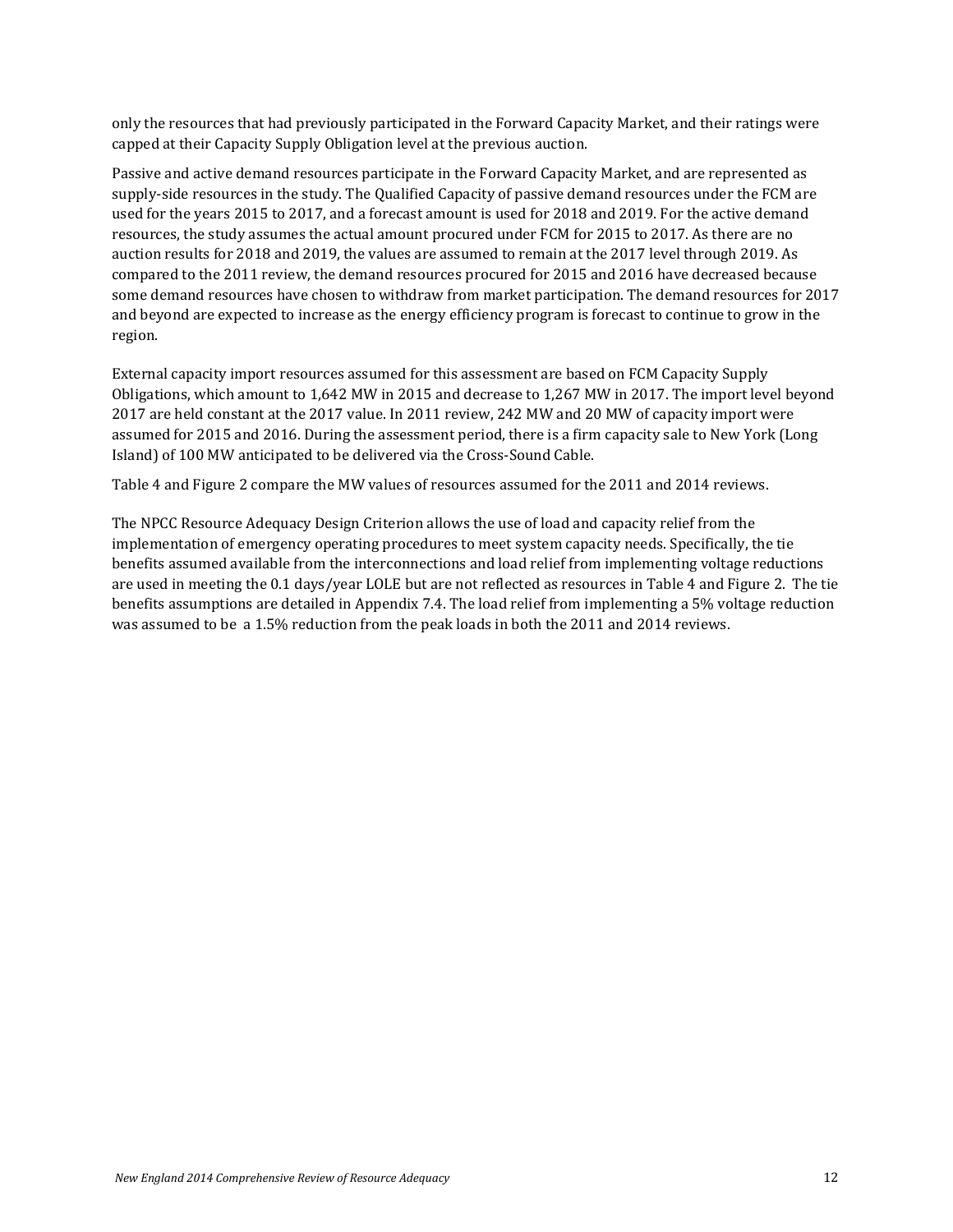<span id="page-12-0"></span>

| Year | <b>Resource Category</b>    | 2011 Review | 2014 Review |
|------|-----------------------------|-------------|-------------|
|      | <b>Generating Resources</b> | 29,245      | 30,626      |
|      | <b>Demand Resources</b>     | 3,399       | 2,852       |
| 2015 | Net Purchase and Sale       | 242         | 1,542       |
|      | <b>Total</b>                | 32,886      | 35,020      |
|      | <b>Generating Resources</b> | 29,245      | 31,545      |
|      | <b>Demand Resources</b>     | 3,399       | 2,782       |
| 2016 | Net Purchase and Sale       | 20          | 1,507       |
|      | <b>Total</b>                | 32,664      | 35,834      |
|      | <b>Generating Resources</b> | N/A         | 30,362      |
|      | <b>Demand Resources</b>     | N/A         | 3,083       |
| 2017 | Net Purchase and Sale       | N/A         | 1,167       |
|      | <b>Total</b>                | N/A         | 34,612      |
|      | <b>Generating Resources</b> | N/A         | 30,362      |
|      | <b>Demand Resources</b>     | N/A         | 3,322       |
| 2018 | Net Purchase and Sale       | N/A         | 1,167       |
|      | <b>Total</b>                | N/A         | 34,851      |
| 2019 | <b>Generating Resources</b> | N/A         | 30,362      |
|      | <b>Demand Resources</b>     | N/A         | 3,546       |
|      | Net Purchase and Sale       | N/A         | 1,167       |
|      | <b>Total</b>                | N/A         | 35,075      |

**Table 4 Comparison of 2011 vs. 2014 Resources Assumptions (MW)[12](#page-12-1)**

<span id="page-12-1"></span> <sup>12</sup> Demand resource values include an 8% transmission and distribution loss gross-up.

*New England 2014 Comprehensive Review of Resource Adequacy* 13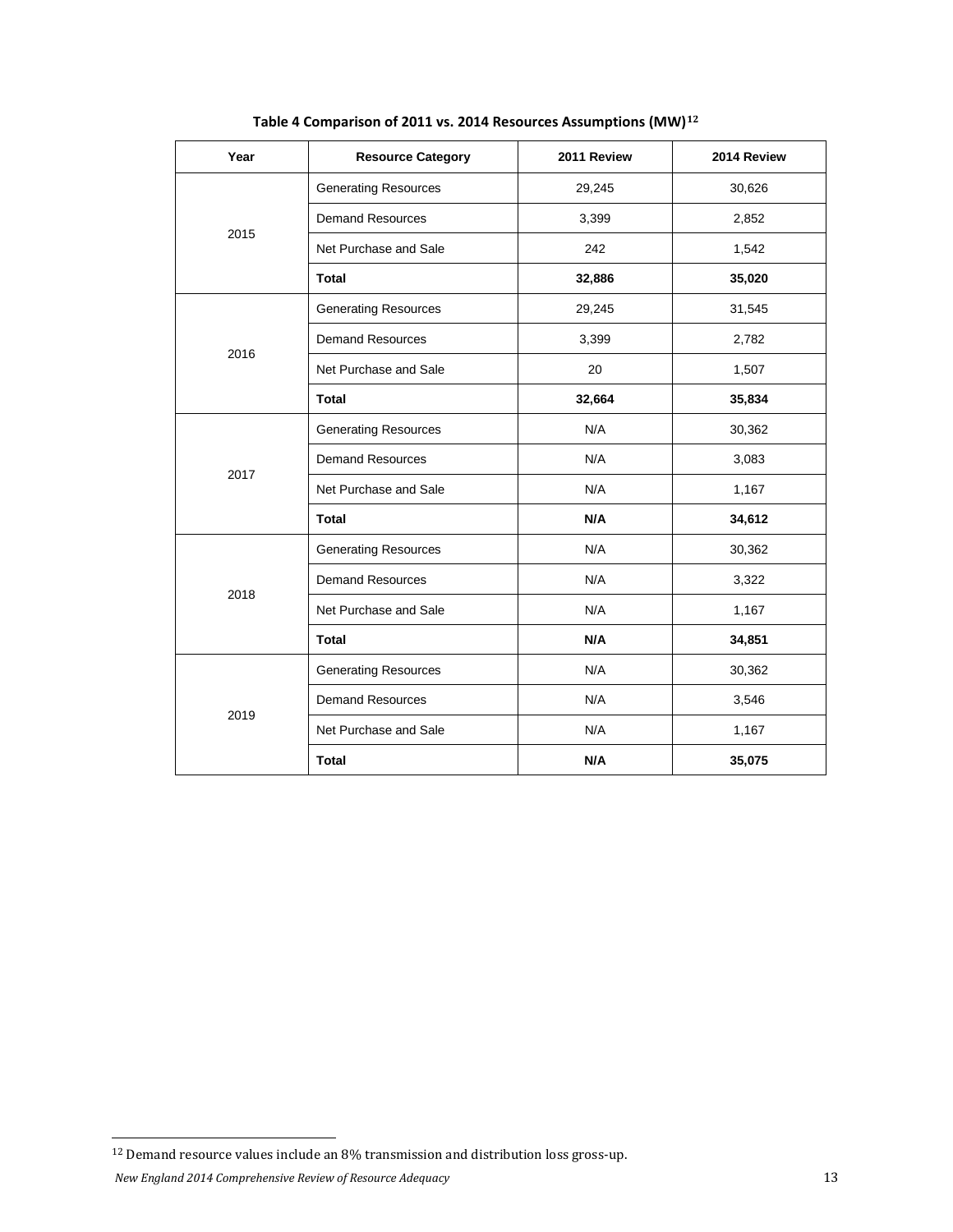<span id="page-13-0"></span>

**Figure 2 Comparison of 2011 vs. 2014 Resource Assumptions**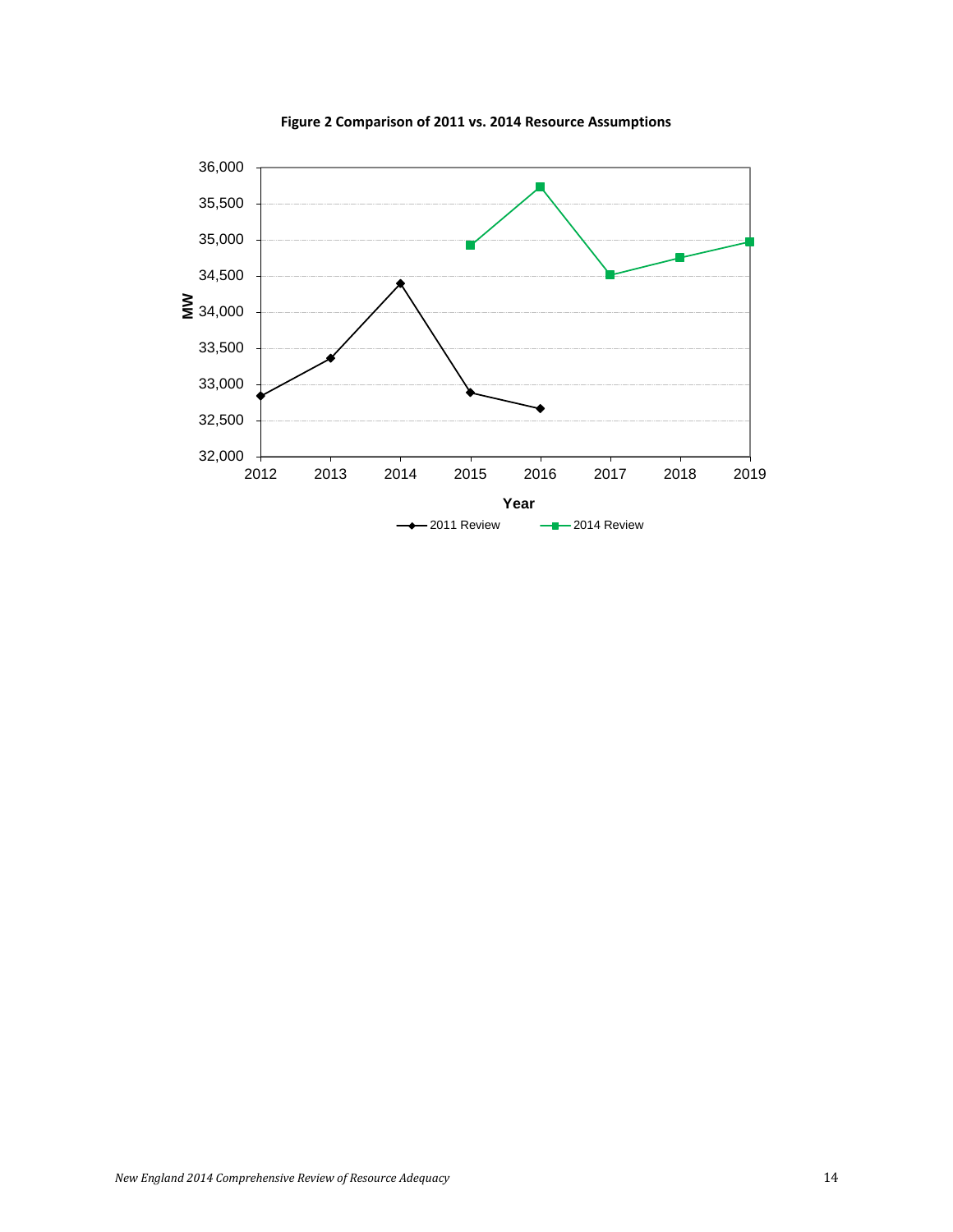## <span id="page-14-0"></span>**Section 4 Resource Adequacy Criterion**

## <span id="page-14-1"></span>**4.1 Statement of New England Resource Adequacy Criterion**

The New England Resource Adequacy Criterion<sup>[13](#page-14-3)</sup> complies with the NPCC Resource Adequacy Design Criterion and reads:

*"Resources will be planned and installed in such a manner that, after due allowance for the factors enumerated below, the probability of disconnecting noninterruptible customers due to resource deficiency, on the average, will be no more than once in ten years. Compliance with this criteria shall be evaluated probabilistically, such that the loss of load expectation [LOLE] of disconnecting noninterruptible customers due to resource deficiencies shall be, on average, no more than 0.1 day per year.*

- *a. The possibility that load forecasts may be exceeded as a result of weather variations.*
- *b. Immature and mature equivalent forced outage rates appropriate for generating units of various sizes and types, recognizing partial and full outages.*
- *c. Due allowance for scheduled outages and deratings.*
- *d. Seasonal adjustment of resource capability.*
- *e. Proper maintenance requirements.*
- *f. Available operating procedures.*
- *g. The reliability benefits of interconnections with systems that are not Governance Participants.*
- *h. Such other factors as may from time-to-time be appropriate."*

## <span id="page-14-2"></span>**4.2 Application of New England Resource Adequacy Criterion**

The New England Resource Adequacy Criterion is used to determine the amount of installed resources needed to reliably satisfy system demand. In calculating the amount of resources needed, New England also takes into account the tie benefits that are assumed available from neighboring systems. The impacts from the Québec, New York and New Brunswick interconnection assistance have been modeled within this reliability review.

To properly capture the intended operation of the system, the emergency operating procedures that are implemented during periods of capacity deficiencies are also modeled in the form of the amount of load relief that is assumed obtainable. It is assumed that the system operators will always maintain at least some minimum level of operating reserve to ensure control over transmission loadings and maintain a minimum reliability level.

Table 5 documents the actions of ISO New England Operating Procedure No 4 (OP 4) – *Action During A Capacity Deficiency*[14.](#page-14-4) In actual practice, these actions may be implemented in a different order to reflect the situation and the magnitude of the expected deficiency experienced at the time. Actions 1, 2, 5, 6 and 8 were modeled in this review. OP 4 Actions 3, 4, 7, 9, 10 and11 were not modeled as load relief in this reliability assessment and are therefore listed as contingency resources. The amount of capacity assistance obtainable

<span id="page-14-3"></span> <sup>13</sup> http://www.iso-ne.com/static-assets/documents/rules\_proceds/isone\_plan/pp03/pp3\_final.pdf.

<span id="page-14-4"></span><sup>14</sup> [http://www.iso-ne.com/rules\\_proceds/operating/isone/op4/op4\\_rto\\_final.pdf.](http://www.iso-ne.com/rules_proceds/operating/isone/op4/op4_rto_final.pdf)

*New England 2014 Comprehensive Review of Resource Adequacy* 15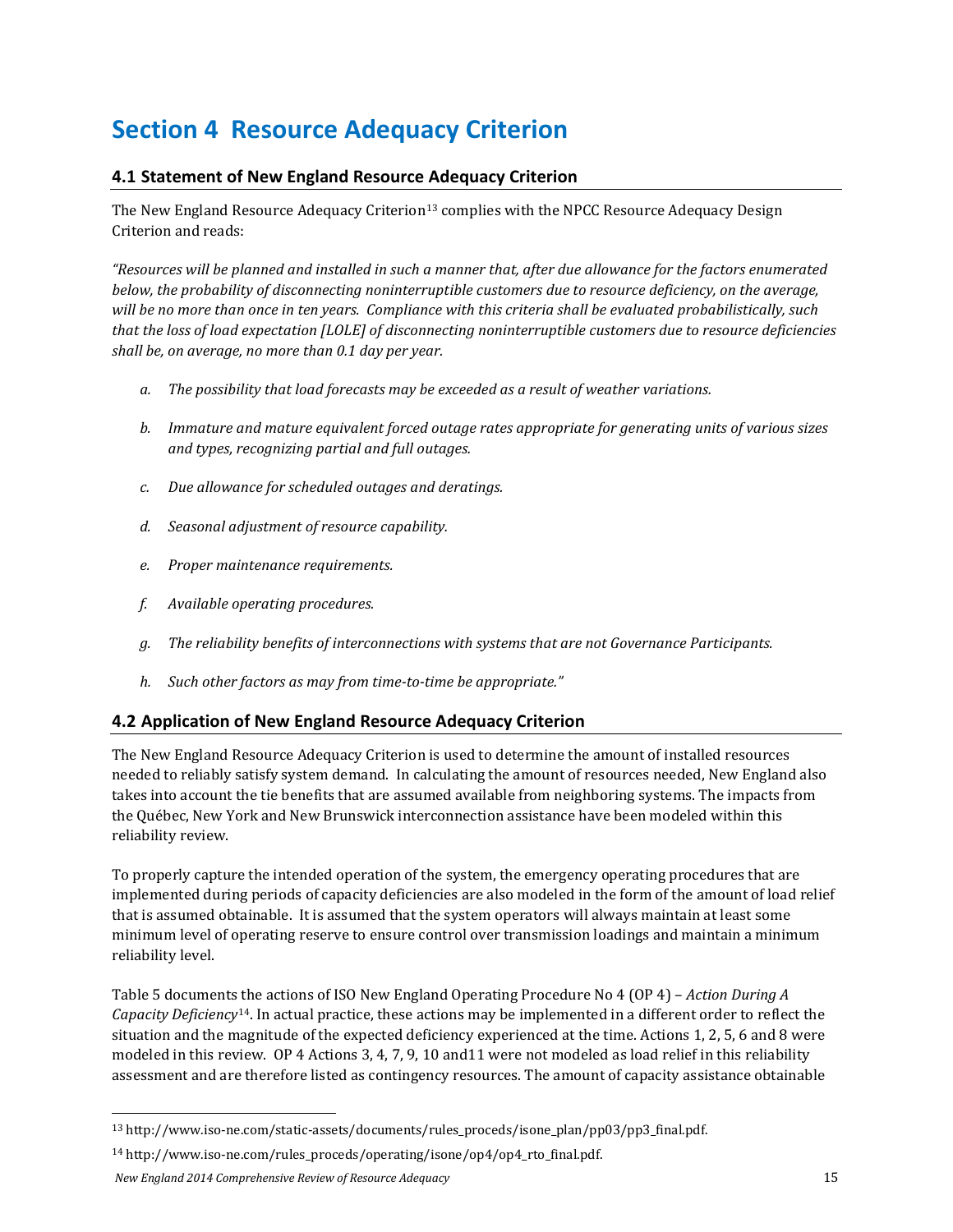through OP 4 Action 5 is modeled as tie reliability benefits and the assumed benefits are shown in Appendix 7.4.

#### <span id="page-15-2"></span>**Table 5 Estimate of Additional Generation and Load Relief from System Wide Implementation of Actions in ISO New England Operating Procedure NO. 4 - Action During a Capacity Deficiency Based on a 26,658 MW System Load [15](#page-15-3)**

| Action #           | <b>Description</b>                                                                                                                                         | МW                                            |
|--------------------|------------------------------------------------------------------------------------------------------------------------------------------------------------|-----------------------------------------------|
| 1                  | Implement Power Caution and advise Resources with a Capacity Supply Obligation to prepare to<br>provide all associated capacity.                           | $\Omega$                                      |
|                    | Notify "Settlement Only" generators with capacity supply obligations to monitor the status of<br>reserve pricing to meet those obligations.                | $\Omega$                                      |
|                    |                                                                                                                                                            | About 600 MW                                  |
|                    | Begin to allow the depletion of 30-minute reserve.                                                                                                         |                                               |
| 2                  | Dispatch Real-Time Demand Resources in the amount and location required.                                                                                   | $325^{16}$                                    |
| 3                  | Voluntary Load Curtailment of Market Participants' Facilities                                                                                              | 4017                                          |
| 4                  | Implement Power Watch                                                                                                                                      | $\Omega$                                      |
| 5                  | Schedule Market Participant-submitted EETs<br>Arrange to purchase Control Area-to-Control Area emergency                                                   | Variable (could be between 0<br>and 1,000 MW) |
| 6                  | Implementation of 5% VR Requiring More Than 10 Minutes                                                                                                     | 13318                                         |
|                    | Dispatch Real-Time Emergency Generation Resources in the amount and location required.<br>Alert NYISO that sharing of reserves within NPCC may be required | $150^{17}$                                    |
| $\overline{7}$     | Request Generating Resources not subject to a Capacity Supply Obligation to voluntarily provide<br>energy for reliability purposes.                        | Variable (could be between 0<br>and 1,500 MW) |
| 8                  | Implementation of 5% VR Requiring 10 Minutes or Less                                                                                                       | 26719                                         |
| 9                  | Transmission Customer Generation Not Contractually Available to Market Participants During a                                                               | 5                                             |
|                    | Capacity Deficiency<br>Voluntary Load Curtailment by Large Industrial and Commercial Customers                                                             | 20018                                         |
| 10                 | Radio and TV Appeals for Voluntary Load Curtailment Implement Power Warning                                                                                | 20018                                         |
| 11                 | Request State Governors to Reinforce Power Warning Appeals                                                                                                 | 10018                                         |
|                    |                                                                                                                                                            |                                               |
| <b>Grand Total</b> |                                                                                                                                                            | 2020 - 4520                                   |

### <span id="page-15-0"></span>**4.3 Statement of Required Resources**

The ISO-NE installed capacity requirements (required resources) are based on the amount of installed capacity needed to meet the NPCC LOLE reliability criterion of no more than one day in ten years disconnection of non-interruptible customers.

### <span id="page-15-1"></span>**4.4 Comparison of New England and NPCC Resource Reliability Criterion**

New England's Resource Adequacy Criterion as defined in Section 4.1 complies with the Resource Adequacy Criterion established by the NPCC.

<span id="page-15-3"></span> <sup>15</sup> http://www.iso-ne.com/static-assets/documents/rules\_proceds/operating/isone/op4/op4a\_rto\_final.pdf. Estimated MW values are shown in this table for illustration purposes. The amount of load relief obtainable and the sequence of implementing these actions may vary depending on actual system conditions.

<span id="page-15-4"></span><sup>&</sup>lt;sup>16</sup> The MW values are reviewed on a quarterly basis; actual available MW amounts can be viewed using the demand response dispatch software.

<span id="page-15-5"></span><sup>&</sup>lt;sup>17</sup> The actual load relief obtained is highly dependent on circumstances surrounding the appeals, including timing and the amount of advanced notice that can be given.

<span id="page-15-6"></span> $18$  The MW values are based on a 26,658 MW system load and the most recent voltage reduction test % achieved.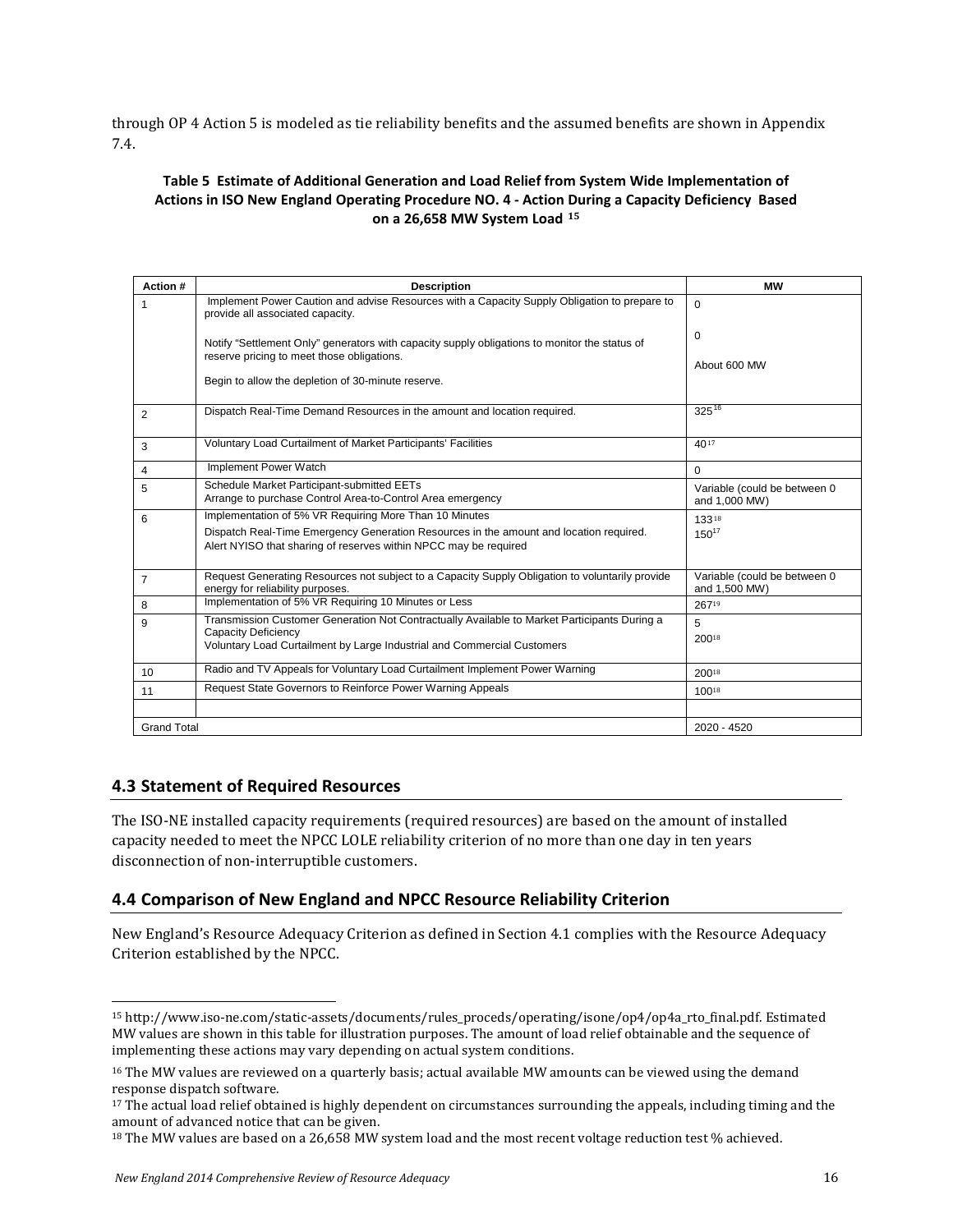## <span id="page-16-0"></span>**4.5 Resource Adequacy Studies Conducted Since the 2011 Comprehensive Review**

Each year, ISO New England prepares a Regional System Plan on the planning efforts to identify the region's electricity needs and the plans for meeting these needs in order to maintain reliable and economic operation of New England's bulk power system over a ten-year horizon. The RSP and the ongoing system planning process comply with all applicable sections of the ISO-NE's *Transmission, Markets, and Services Tariff* (ISO tariff), approved by FERC. The plan and planning process also satisfy the relevant standards, criteria, and other requirements established by the North American Electric Reliability Corporation (NERC), the Northeast Power Coordinating Council (NPCC), participating transmission owners (PTOs), and ISO-NE. The study proposals, scopes of work, assumptions, study results, findings and recommendations presented in the RSP have been reviewed and discussed through the regional stakeholder process. The RSP provides information on electric power system needs; system improvements; and the results of newly completed load, resource, and transmission studies for reliably meeting demand throughout the region to the next decade. It discusses ongoing and new analyses based on the current and planned system and describes new and planned infrastructure for all areas of New England. The RSP also addresses many of the challenges the region is facing and how ISO-NE and its stakeholders are addressing key strategic issues. Notably, it addresses the major factors influencing resource development, the requirements for fuel certainty, and the development of the electric power system infrastructure for the 10-year planning period, such as existing and pending state and federal environmental and energy policies. As part of its compliance with Attachment K of the ISO-NE's *Open Access Transmission Tariff* (OATT), the RSP specifically provides information on the timing of system needs and the quantity, general locations, and characteristics of the generation and demand resources that could resolve these needs and defer or eliminate the need for transmission projects. Since the 2011 Comprehensive Review, ISO-NE has published three regional system plans.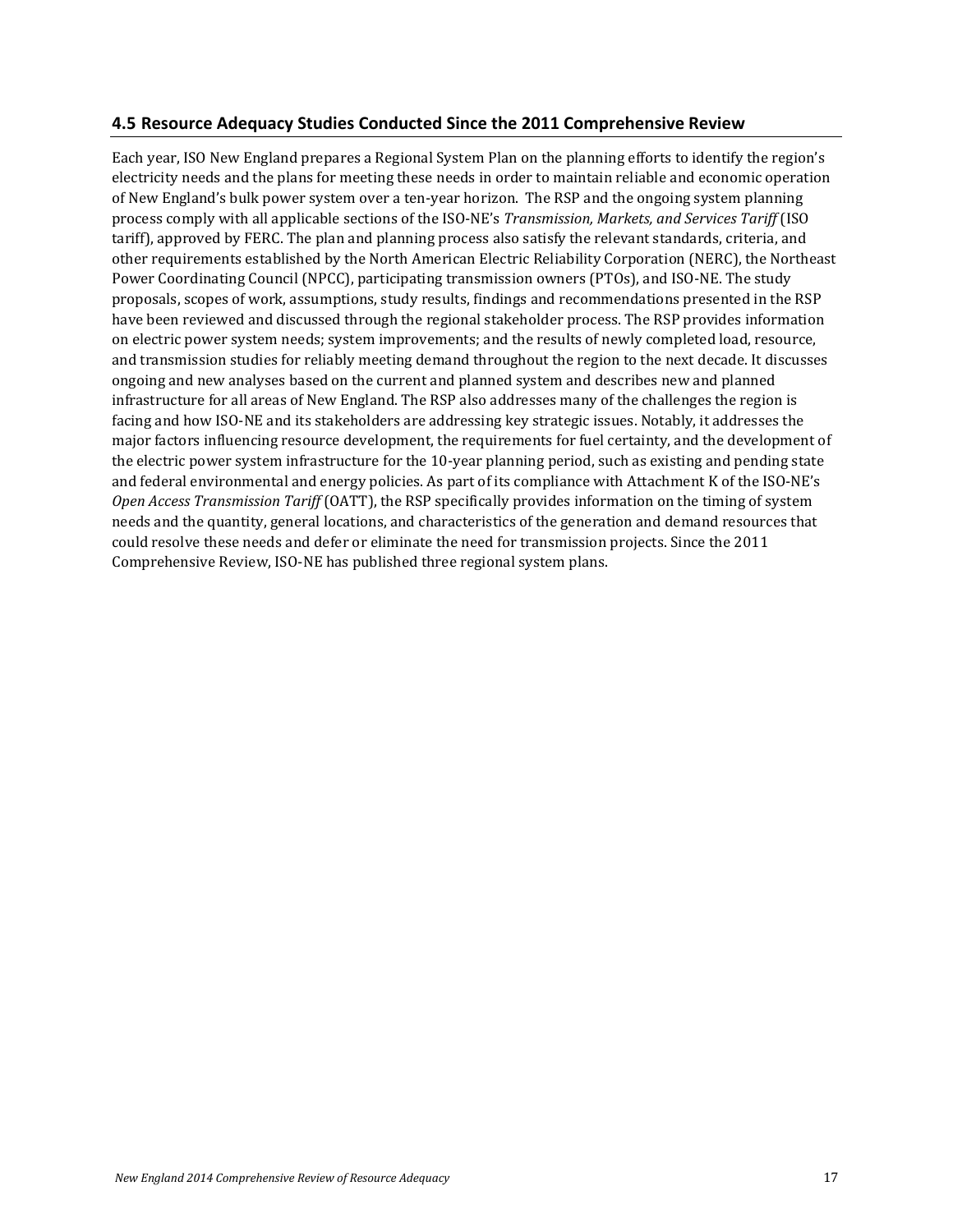## <span id="page-17-0"></span>**Section 5 Resource Adequacy Assessment**

## <span id="page-17-1"></span>**5.1 Based On Reference Load Forecast**

<span id="page-17-4"></span>Table 6 summarizes the LOLE results under the reference load forecast using the resource assumptions detailed in Section 3.2. As shown, New England will meet the NPCC Resource Adequacy Design Criterion of disconnecting firm load customers no more than 0.1 days/year during the study period.

| Year | <b>Resources</b><br>Assumed<br>(MW) | <b>Reference Peak</b><br><b>Load Forecast</b><br>(MW) | LOLE (days/year) |
|------|-------------------------------------|-------------------------------------------------------|------------------|
| 2015 | 35,020                              | 28,615                                                | 0.025            |
| 2016 | 35,834                              | 29,130                                                | 0.016            |
| 2017 | 34.612                              | 29.610                                                | 0.060            |
| 2018 | 34.851                              | 30.005                                                | 0.068            |
| 2019 | 35.075                              | 30,335                                                | 0.074            |

#### **Table 6 LOLE Results Based on Reference Load Forecast**

## <span id="page-17-2"></span>**5.2 Based On High Load Forecast**

<span id="page-17-5"></span>ISO-NE also has analyzed the system resource adequacy under a higher than expected load forecast, which would be primarily driven by higher economic growth. Table 7 shows the LOLE results based on the high load forecast, while using the same resource assumptions as for the reference load forecasts.

| Year | <b>Resources</b><br>Assumed (MW) | <b>High Load Peak</b><br>Forecast (MW) | LOLE (days/year) |
|------|----------------------------------|----------------------------------------|------------------|
| 2015 | 35,020                           | 29,180                                 | 0.044            |
| 2016 | 35,834                           | 29,830                                 | 0.036            |
| 2017 | 34,612                           | 30,420                                 | 0.109            |
| 2018 | 34,851                           | 30,915                                 | 0.130            |
| 2019 | 35,075                           | 31,330                                 | 0.150            |

#### **Table 7 LOLE Results Based on High Load Forecast**

The results of the high load forecast show that New England would meet the NPCC Resource Adequacy Design Criterion through 2016. Additional cumulative resources of 100 MW by 2017, 380 MW by 2018, and 660 MW by 2019 are needed for 2017 to 2019. There are over 8,000 MW of new generation projects in the queue that can potentially be used to meet these additional resource needs should the high load forecast materialize. Among these new generation projects, about 1,800 MW has target in-service date in 2017, ~3,500 MW in 2018, and ~1,000MW in 2019.

### <span id="page-17-3"></span>**5.3 Mechanisms to Mitigate Potential Reliability Impacts of Uncertainty**

*New England 2014 Comprehensive Review of Resource Adequacy* 18 Under the FCM, the Installed Capacity Requirement is forecasted and purchased three years ahead of the commitment period, based on ISO New England's assumed system conditions three years into the future. The FCM design recognizes that system conditions can change and uncertainties exist in load forecasts, resource ratings and availability, as well as transmission topology. The FCM construct provides measures to mitigate the reliability impacts that might be caused by these potential uncertainties through a series of annual "reconfiguration auctions" conducted prior to each commitment period. These annual reconfiguration auctions are held in each subsequent year after the FCA for each commitment period. For each such subsequent reconfiguration auction, ISO-NE recalculates the Installed Capacity Requirement using the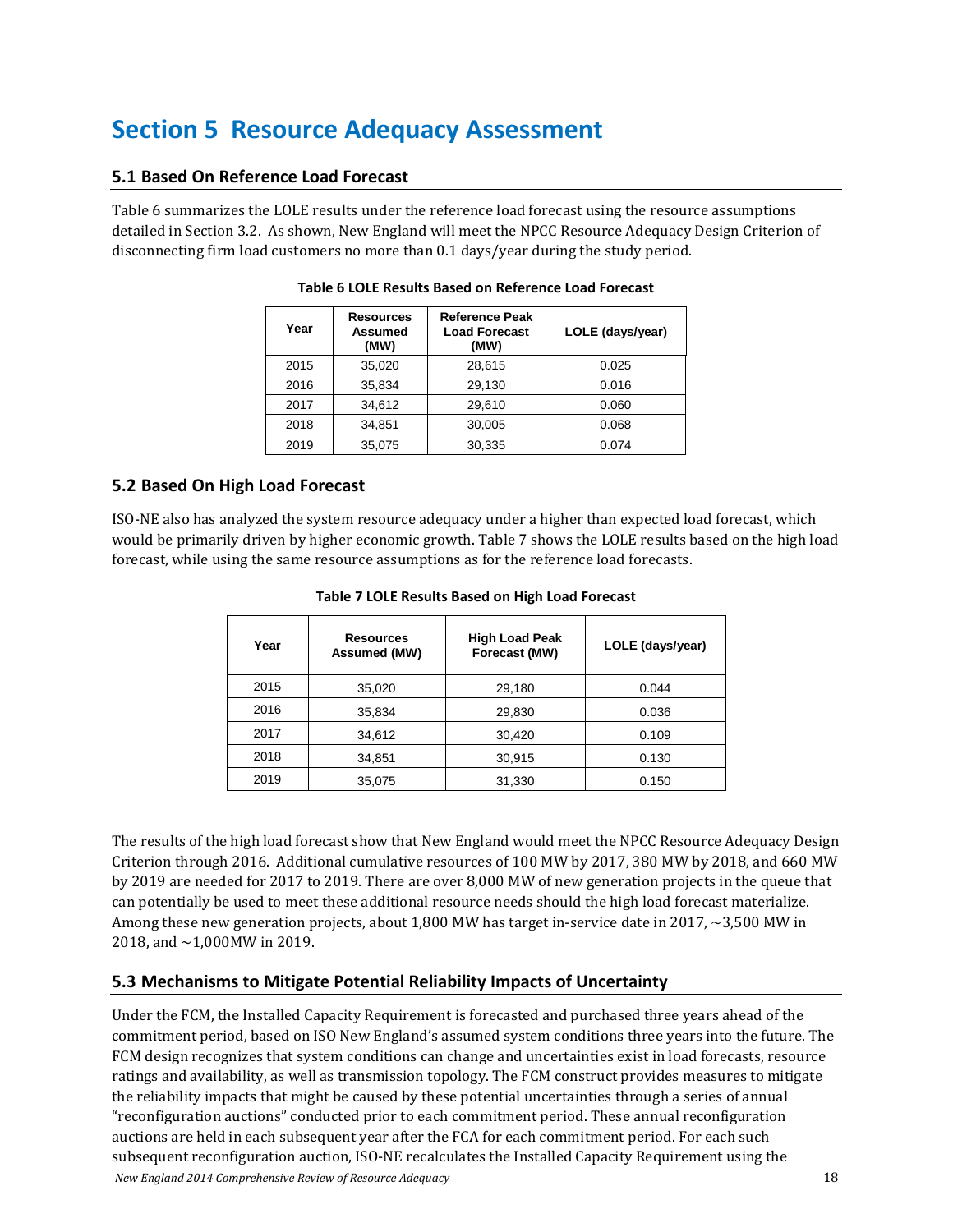updated forecast of loads and resources. If the recalculated capacity needs are higher than the latest amount of resources purchased for the designated period, ISO New England will purchase additional resources to meet the revised needs in the reconfiguration auctions.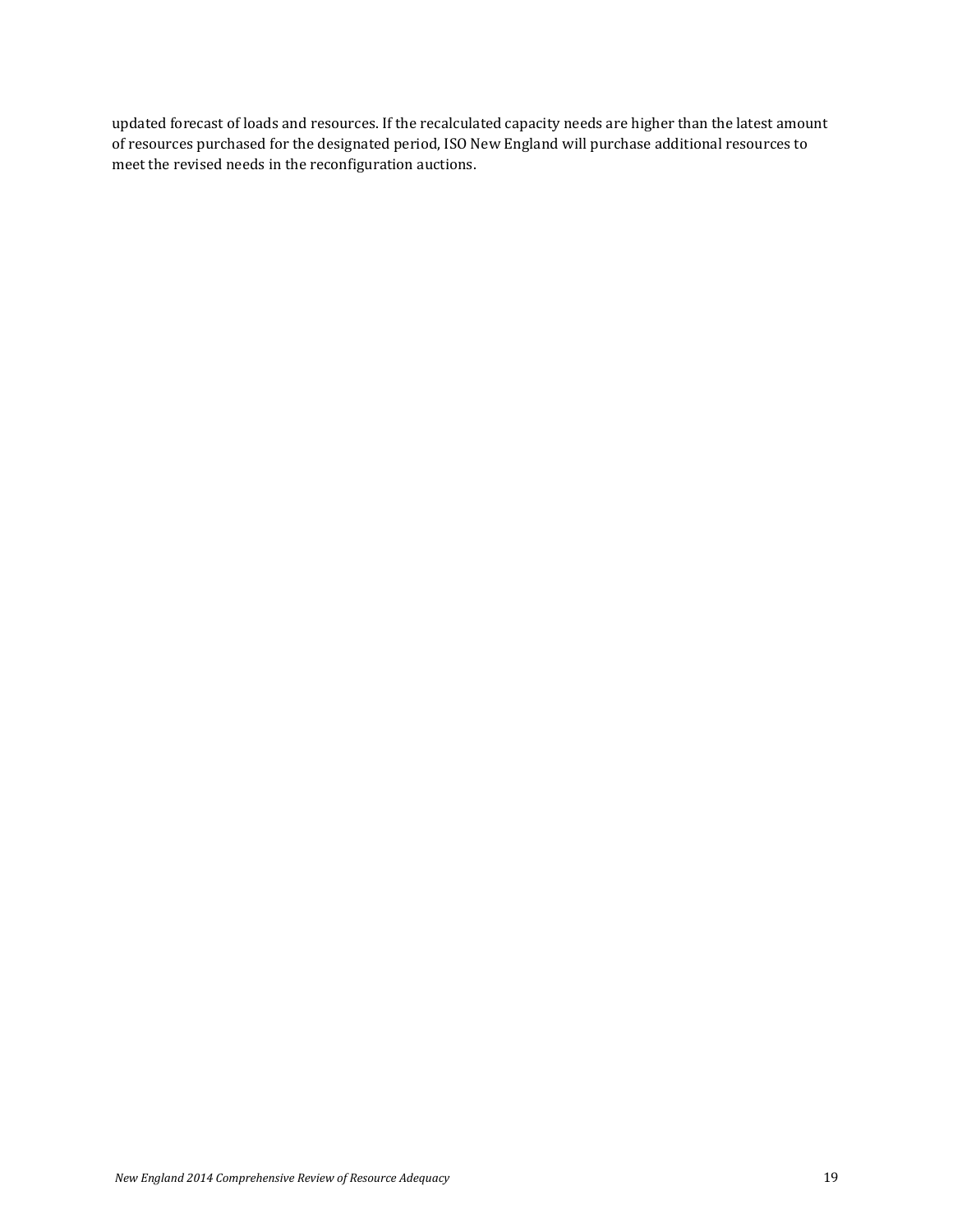## <span id="page-19-0"></span>**Section 6 Planned Resource Capacity Mix**

Figure 3 shows New England's summer seasonal claimed capability and electric energy production by fuel type for 2013. Figure 4 depicts the regional generation capacity mix expected during the study period by primary fuel type[19](#page-19-2). This is expressed in terms of summer capacity ratings (MW and associated percentages). Natural-gas-fired generation represents the largest fleet, at 44.1-47.8% of total generation capacity. Oil-fired generation is the second largest component at approximately 20-21%. Nuclear generation accounts for 4,022 MW, or approximately 13%. Coal-fired generation accounts for approximately 6.9% at 2,116 MW in 2015, and decreases to 3.4% at 1,041 MW in 2017 due to the expected retirements. Conventional hydro (~1,490 MW) comprises approximately 5%. Pumped-storage  $\sim$  1,770 MW) makes up over 5.6% of the total installed generation capacity. Other renewable resources, including landfill gas (LFG), other biomass gas, refuse (municipal solid waste), wood and wood-waste solids, wind, and tire-derived fuels, represent about 4% of the total installed generating capacity.



<span id="page-19-1"></span>**Figure 3 New England's summer seasonal claimed capability and electric energy production by fuel type for 2013 (MW and %)**

<span id="page-19-2"></span><sup>&</sup>lt;sup>19</sup> Demand resources and capacity import resources are not reflected in the mix.

*New England 2014 Comprehensive Review of Resource Adequacy* 20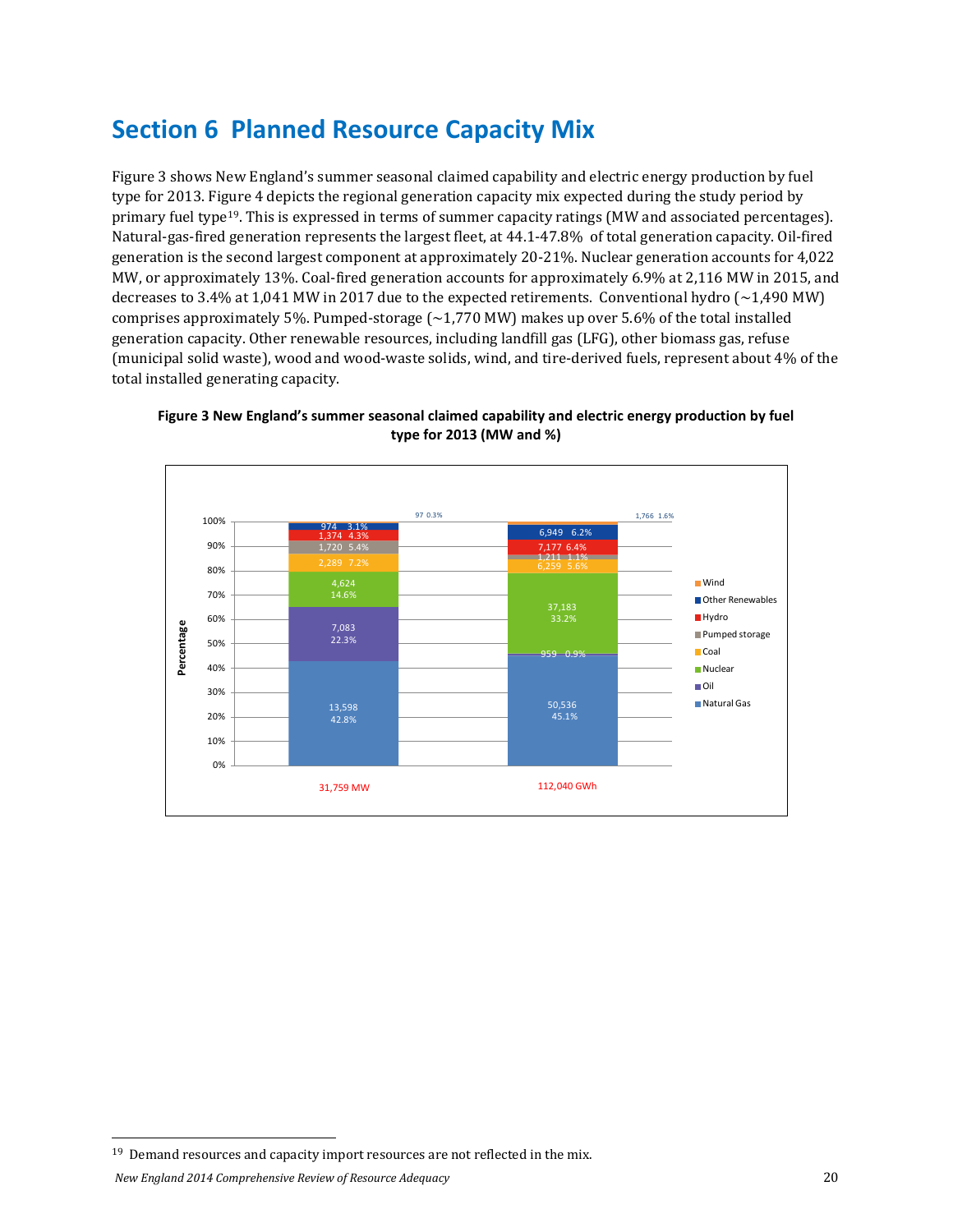#### **Figure 4 Expected Future New England's summer generation capacity mix by primary fuel type (MW and %)**

<span id="page-20-1"></span>

## <span id="page-20-0"></span>**6.1 Discussion of Reliability Impacts from Fuel Supply and Transportation**

New England has fuel diversity, certainty, and flexibility concerns. The capacity and electric energy production in the past years as shown in Figure 3 indicate that the region is highly dependent on natural gasfired generation. As shown in Figure 4, the future fuel mix of the region will exhibits continued dependence on natural-gas-fired generation and the addition of wind resources. The upcoming retirements of the Vermont Yankee nuclear plant and the coal- and oil-fired generators in the region, and potential additional retirements of coal- and oil-fired generation facing environmental compliance obligations, will likely be replaced by the units in the ISO-NE Generator Interconnection Queue, which primarily are natural-gas-fired generation and wind resources. Most natural-gas-fired generators in New England have not made long-term financial commitments that would support the natural gas delivery infrastructure and storage facilities and, in turn, the reliability of the natural gas supply. The lack of alignment between the natural gas and wholesale electricity market days and the structural mismatch between the "24 x 7" demands of the electric power system and the less-liquid, overnight and weekend market for gas supply creates additional uncertainty regarding the commitment and dispatch of gas units during overnight and weekend hours. Other concerns have occurred when the interstate natural gas pipelines were being maintained or otherwise constrained, and when LNG inventories or injections into the interstate pipelines were low. LNG deliveries are subject to a worldwide market demand, increased costs stemming from shipping and processing, and weather-related interruptions.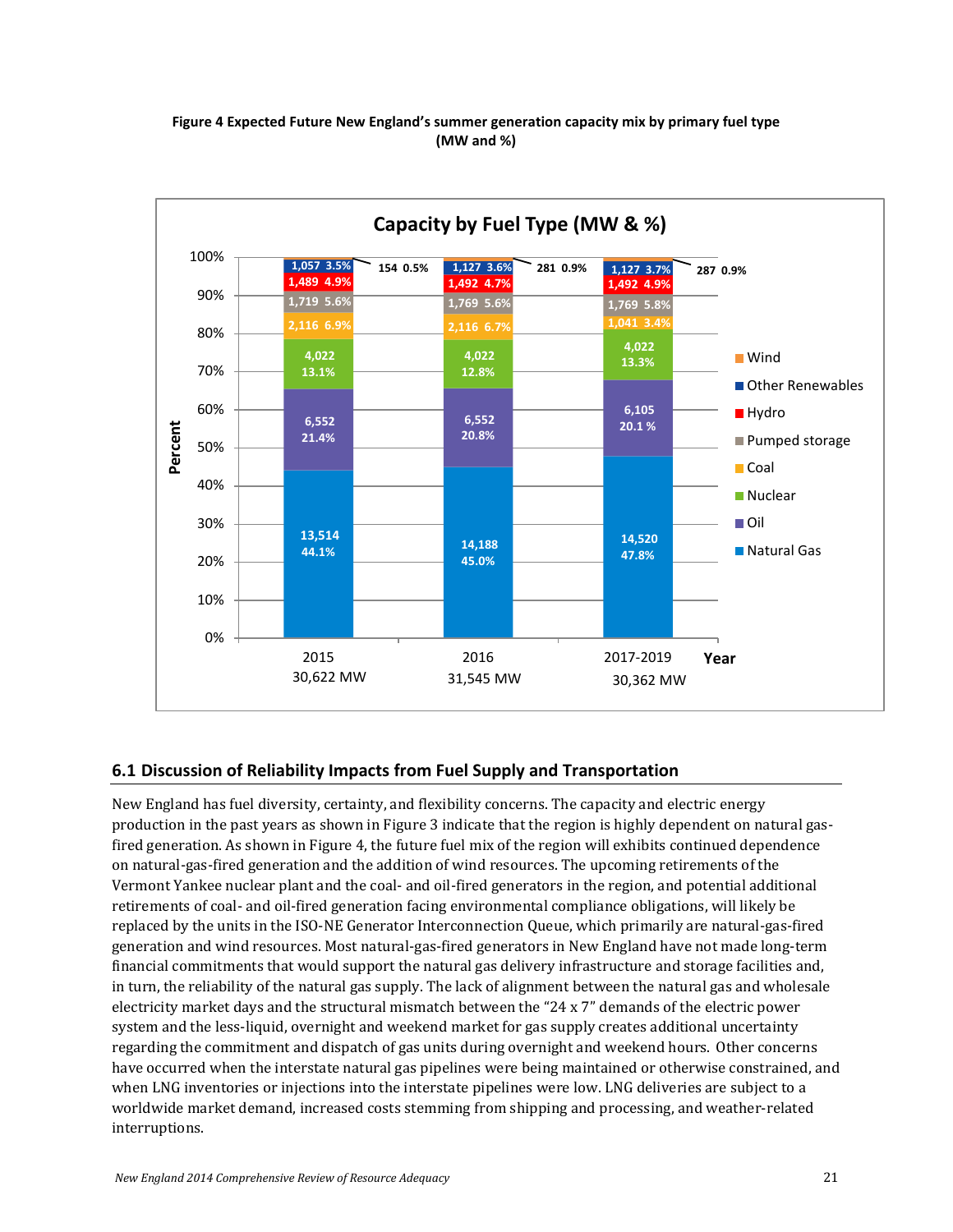The region has started efforts to quantify the extent of the regional fuel-diversity risk and assess the ability of the regional gas supply and delivery system to serve the gas demands of New England's power supply. ISO-NE has been actively collaborating with stakeholders on developing comprehensive, near- and long-term solutions to address the risks associated with fuel uncertainty, including market redesign, electric power and gas sector coordination, policy developments, and other actions. A FERC-approved winter reliability program will be implemented during the winter of 2014–2015 to mitigate the fuel constraint risk. The major components of the program include annual audits of dual-fuel resources; additional compensation to offset testing costs associated with restoring or commissioning dual-fuel capability; additional winter period demand response; and additional compensation for unused oil inventory at the end of the winter period. Proposed enhancements to the markets include the addition of flexibility in Energy Market offers; modification of the zonal structure used in the capacity market; employment of sloped demand curve and a "pay-for-performance" mechanism in the FCM that will create stronger financial incentives for capacity suppliers to perform when called on during periods of system stress.

## <span id="page-21-0"></span>**6.2 Discussion of Potential Reliability Impacts Due to Environmental Regulations**

Environmental compliance obligations for generators due to existing and pending state, regional, and federal environmental requirements are likely to impose operational limits on new and existing generators but pose only a limited retirement risk and lower reliability impacts compared to earlier assessments. The lowered retirement risk is due in large part to the flexibility that the EPA has provided in its cooling water rule and the Mercury & Air Toxics Standards (MATS), recognizing the reliability value that low capacity factor fossil steam generators provide in maintaining system fuel diversity.

Modification of cooling water use may be necessary for up to 10.1 GW of generating capacity in New England utilizing once through cooling, with a subset of units with larger withdrawal capacities potentially needing to convert to closed-cycle cooling systems. In the short-term, approximately 440 MW of capacity may need to convert to closed-cycle cooling system during the study period. ISO New England is monitoring these resources. No reliability concerns are expected at this time.

Approximately 7.9 GW of existing coal- or oil-fired capacity in New England is subject to MATS. Most affected generators in New England are equipped with required air toxics control devices due to earlier compliance with state air toxics regulations in New England. No retirements have been announced or are expected in New England due to MATS during the study period. A compliance extension request until April 2016 for 95.4 MW of coal-fired capacity to retrofit mercury pollution control devices is pending in the region and is expected to be acted upon by state regulators early in 2015. Recent revisions to air quality standards limiting ambient concentrations of ozone and its precursors, fine particulate matter, and sulfur dioxide, are expected to require additional emissions reductions from fossil-fired generators but these revisions are not expected to affect the reliability of the New England bulk power system.

## <span id="page-21-1"></span>**6.3 Discussion of Potential Reliability Impacts From Integration of Renewable and Intermittent Resources**

*New England 2014 Comprehensive Review of Resource Adequacy* 22 Intermittent renewable resources (mainly wind resources) along with natural gas-fired generation resources make up the most of the ISO-NE Generator Interconnection Queue. To investigate the impacts of integrating large amounts of intermittent resources to the electric power system, ISO-NE has been conducting a number of studies, gathering operational data and observations, and participating in other renewable/wind integration studies. The New England Wind Integration Study (NEWIS) found that the large-scale integration of wind resources is feasible, but resources planner will need to continue addressing a number of issues, including the development of an accurate means of forecasting wind generation output, and the increasing need for flexible resources to provide operating reserves as well as other ancillary services, such as regulation and ramping. The Strategic Transmission Analysis has been conducted to examine the transmission system improvements necessary to integrate approximately 1,100 MW of wind resources in Maine that could be accommodated without constructing major new transmission lines. In January 2014, ISO-NE began incorporating wind forecasting into the ISO-NE processes, scheduling, and dispatch services. While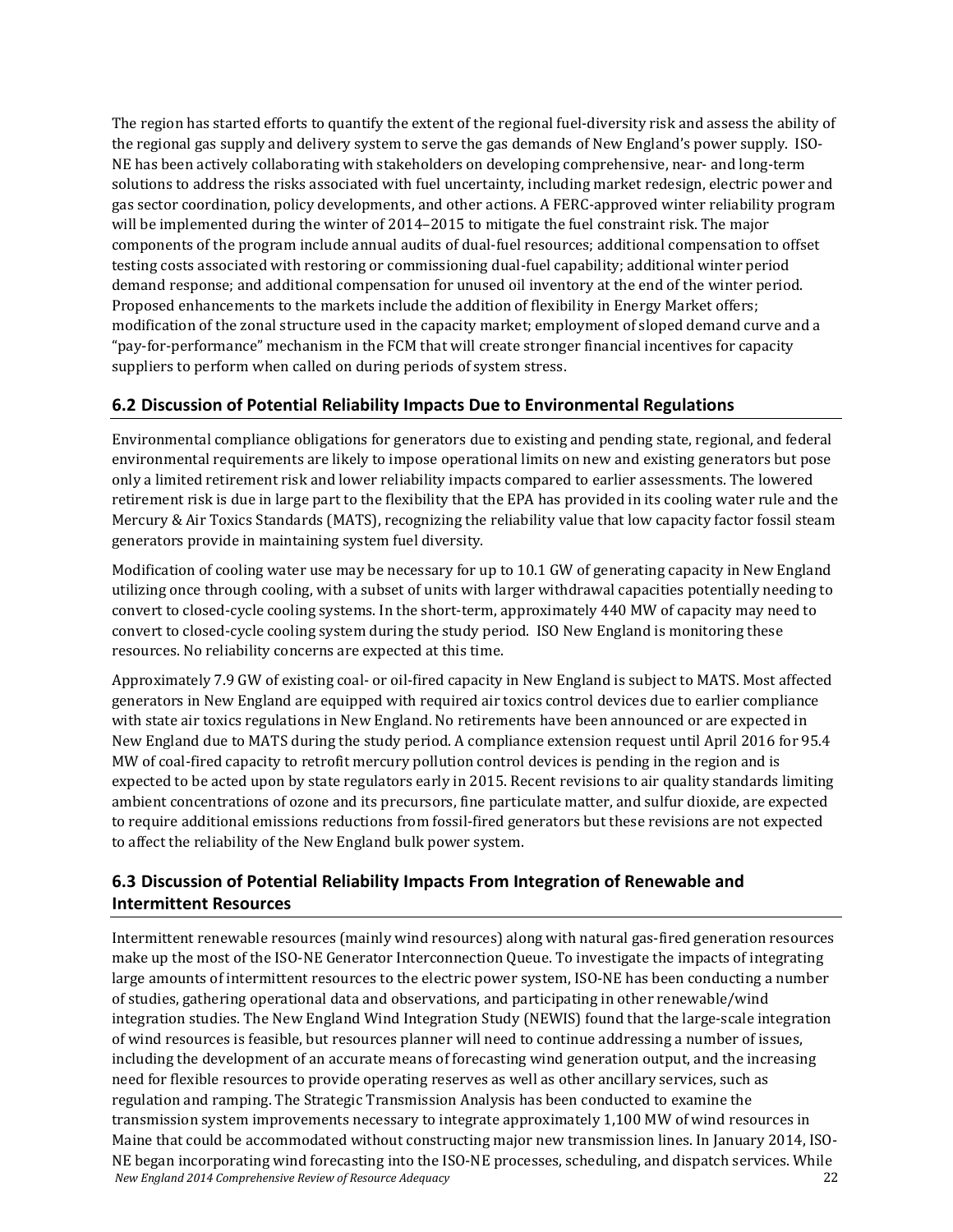the level of wind resources is not expected to trigger additional requirements during the study period, ISO-NE is working toward increasing system flexibility and has increased its operating reserve to address resource performance issues.

New England has witnessed significant growth in the development of solar photovoltaic resources over the past few years, and continued growth of PV is anticipated. Regional PV installations are predominantly small (i.e., less than 10 MW) and state-jurisdictionally interconnected to the distribution system. State policies largely influence the spatial distribution of PV, such that states with policies more supportive of PV (e.g., Massachusetts) are experiencing the most growth of the resource. From resource adequacy perspective, these PV resources will reduce the net electric demand in the region. This assessment does not reflect the projected impacts of the load reduction from the PV resources.

Existing amounts of PV have not caused noticeable effects on system operation, but impacts are anticipated. There are approximately 72 MW of peak load equivalent behind the meter photovoltaic distributed generating resources embedded in the 2014 ISO New England load forecast. This amount is expected to grow to approximately 90 MW by the summer of 2019. To examine and prepare for the potential effects of largescale PV development in the region, ISO-NE has engaged in several initiatives. In September 2013, ISO-NE established the Distributed Generation Forecast Working Group (DGFWG), to assist its development of a DG forecast that can be used in the long-term planning studies. ISO-NE is working with the New England states, distribution utilities, and IEEE and other international experts to ensure that the future interconnection standards for PV (and other inverter-interfaced DG resources) better coordinate with broader system reliability requirements.[20](#page-22-0) ISO-NE will participate in the revision of the IEEE standard with the aim of improving the coordination of distribution system needs and transmission system performance requirements. ISO-NE also will continue to actively track the growth of PV in the region and evaluate its potential impacts on the efficient administration of wholesale electricity markets and the reliable operation and planning of the region's electric power system. Because many other regions of North America also are witnessing the large-scale adoption of PV, ISO-NE is engaging with other ISO/RTOs to share relevant methods and experience.

<span id="page-22-0"></span><sup>&</sup>lt;sup>20</sup> IEEE 1547 and interconnection requirements for low/high- voltage ride through, low/high-frequency ride through, ramp rates, and others.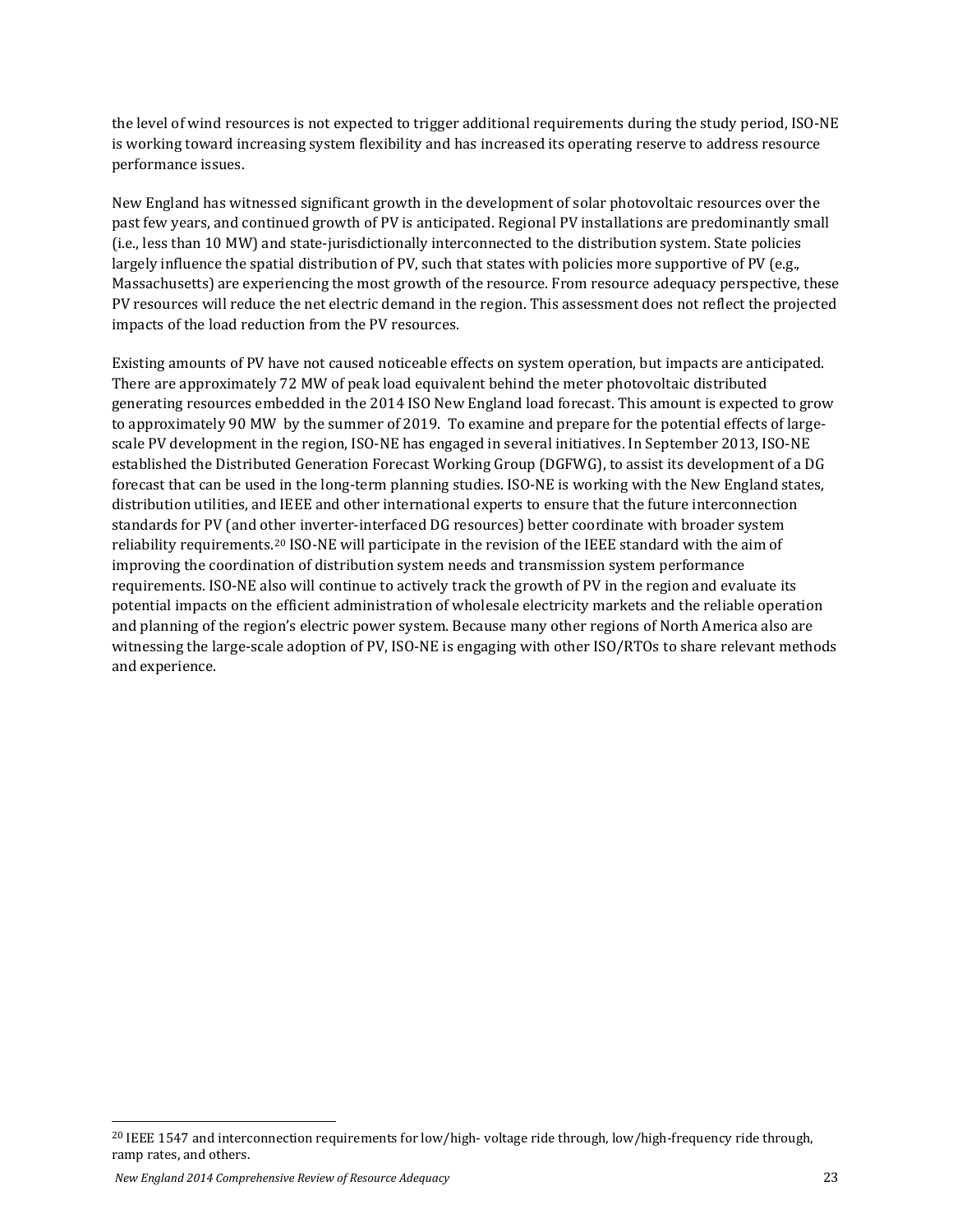## <span id="page-23-0"></span>**Section 7 APPENDIX**

## <span id="page-23-1"></span>**7.1 Description of Resource Reliability Model**

GE MARS uses a sequential Monte Carlo simulation to compute the reliability of a system comprised of a number of interconnected areas containing generation and load. This Monte Carlo process simulates the year repeatedly (multiple replications) to evaluate the impacts of a wide range of possible random combinations of generator outages. The transmission system is modeled in terms of transfer limits (constraints) on the interfaces between interconnected areas. Chronological system histories are developed by combining randomly generated operating histories of the generating units and inter-area transfer limits with the hourly chronological loads. For each hour of the year, the program computes the isolated area margins based on the available capacity and demand in each area. GE MARS then uses a transportation algorithm to determine the extent to which areas with negative margin can be assisted by areas having positive (excess) margin, subject to the available transfer constraints between the areas. The program collects the statistics for computing the reliability indices, and proceeds to the next hour. After simulating all of the hours in the year, the program computes the annual indices and tests for convergence. If the simulation has not converged to an acceptable level, it proceeds to another replication of the study year; otherwise, it moves on to the next study year.

## <span id="page-23-2"></span>**7.2 Load Model**

#### <span id="page-23-3"></span>**7.2.1 Hourly Loads**

GE MARS employs an 8,760-hour chronological subarea load model. The load model currently used relies on actual historical loads from the year 2002. This model is then scaled up to the summer peak for the future years being analyzed.

### <span id="page-23-4"></span>**7.2.2 Load Forecast Uncertainty**

The load forecast uncertainty was modeled on a seasonal basis, which accounts for the uncertainty due to weather variations.

### <span id="page-23-5"></span>**7.2.3 Demand of Entities that are Not Members of NEPOOL**

All the demands of entities within NEPOOL are modeled. The Maine Public Service (MPS) company demand is not modeled in this review because it is currently not a part of the ISO-NE Planning Coordinator area.

### <span id="page-23-6"></span>**7.2.4 Demand Side Management Programs**

The demand side programs included in this assessment are Demand Response resources that participate in New England's Forward Capacity Market. The active demand resources, including Real-Time Demand Response Resources and Real-Time Emergency Generation Resources, provide real-time peak load relief at the request of ISO New England during, or in anticipation of, expected operable capacity shortage conditions, where ISO-NE plans on implementing Operating Procedure No. 4, *Actions During a Capacity Deficiency*. The passive demand resources, which are non-dispatchable, include On-peak Demand Resources and Seasonal-Peak Demand Resources.

- An On-peak Demand Resource is a non-dispatchable measure that is not weather sensitive and its reduction in load will be measured during the hours ending 14:00 through 17:00, Monday through Friday on non-holidays during the months of June, July and August, and the hours ending 18:00 through 19:00, Monday through Friday on non-holidays during the months of December and January.
- A Seasonal Peak Demand Resource is a non-dispatchable, weather-sensitive measure and its reduction in load will be measured during hours in which the actual, real-time hourly load for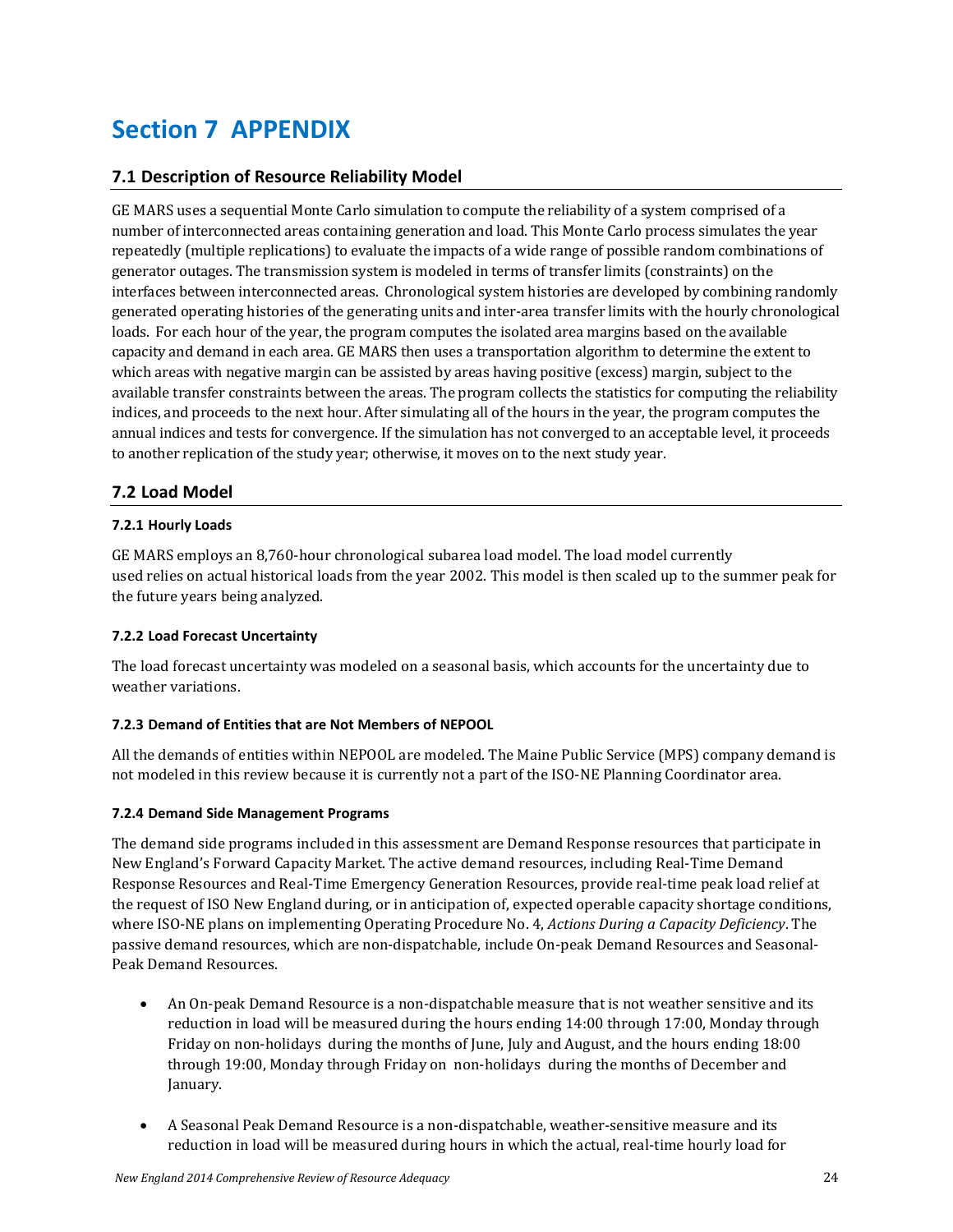Monday through Friday on non-holidays, during the months of June, July, August, December, and January, as determined by ISO-NE, is equal to or greater than 90% of the most recent 50/50 system peak load forecast, as determined by ISO-NE, for the applicable summer or winter season.

- A Real-Time Demand Response Resource is a type of Demand Resource that is comprised of installed measures (e.g., products, equipment, systems, services, practices and/or strategies) on end-use customer facilities that: (i) curtail electrical usage in response to a Dispatch Instruction; and (ii) continue curtailing electrical usage until receiving Dispatch Instructions to restore electrical usage. Such measures include Load Management and Distributed Generation. The period of curtailment shall be consistent with Real-Time Demand Response Event Hours.
- A Real-Time Emergency Generation Resource is Distributed Generation whose Federal, State and/or local air quality permits limit operation in response to requests from ISO-NE to the times when ISO-NE implements voltage reductions of five percent of normal operating voltage that require more than 10 minutes to implement. A Real-Time Emergency Generation Resource must be capable of: (i) curtailing its end-use electric consumption from the New England grid within 30 minutes of receiving a Dispatch Instruction; and (ii) continuing that curtailment until receiving a Dispatch Instruction to restore consumption. The amount of Emergency Generators used to meet the ICR is currently limited to 600 MW, as stipulated in the market rules.

## <span id="page-24-0"></span>**7.3 Resource Unit Representation**

#### <span id="page-24-1"></span>**7.3.1 Unit Ratings**

#### *7.3.1.1 Definition*

The ratings of resources were based upon their Seasonal Claimed Capabilities and Qualified Capacity values that are determined in accordance with the FCM market rules.

#### *7.3.1.2 Procedure for Verifying Ratings*

#### Seasonal Claimed Capability of Generating Units

ISO-NE has the authority to initiate audits of all generating units to verify their Seasonal Claimed Capability. Audits are initiated by ISO-NE, ordering the generator output to be increased from its current operating level (if that level is below SCC) to its SCC. The unit is then required to hold the output at its SCC for a predefined time period. The required duration for a claimed capability audit is at least two hours and no more than eight hours, depending on the Capability Period and type of unit. In order to pass a claimed capability audit, a unit must demonstrate it can achieve average output greater than or equal to its Claimed Capability. Full details of the audit process can be found in the ISO New England Operating Procedure No. 23 – Generator Resource Auditing located at:. http://www.iso-ne.com/static-

assets/documents/rules\_proceds/operating/isone/op23/op23\_rto\_final.pdf.

#### Qualified Capacity Value under FCM

The determination of the Qualified Capacity value of a resource for participation in the FCA is outlined in Section III. 13 – Forward Capacity Market of Market Rule 1 located at: [http://www.iso](http://www.iso-ne.com/regulatory/tariff/sect_3/index.html)[ne.com/regulatory/tariff/sect\\_3/index.html.](http://www.iso-ne.com/regulatory/tariff/sect_3/index.html)

The summer Qualified Capacity of a Generating Resource is calculated as the median of the most recent five summer Seasonal Claimed Capability (SCC) ratings with only positive, non-zero ratings included in the calculation.

The seasonal Qualified Capacity for Intermittent Power Resources, is calculated as the median of the net output during the Seasonal Intermittent Reliability Hours, of the most recent five summer periods.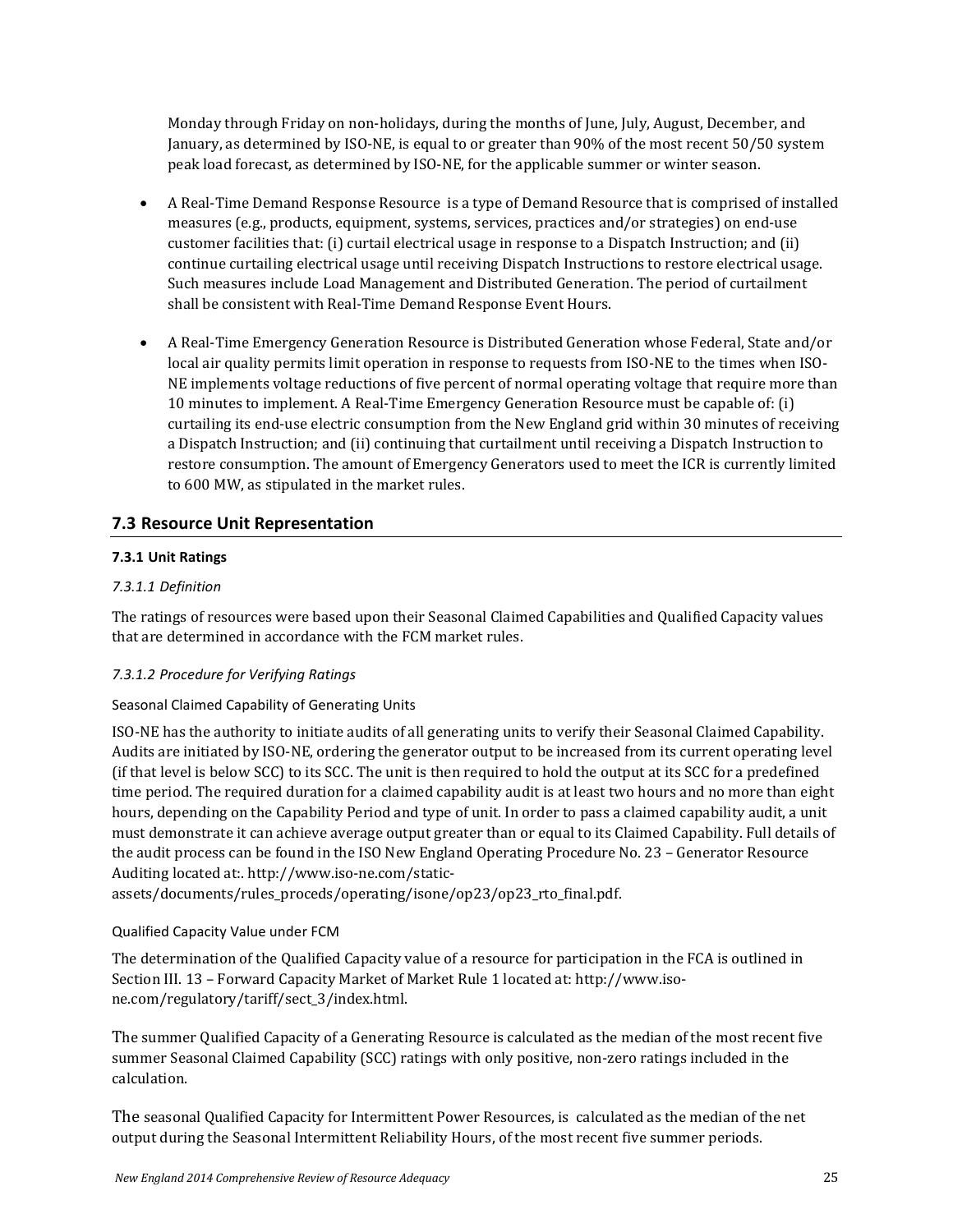The summer Qualified Capacity of a Demand Resource is rated using the summer seasonal Demand Reduction Value calculation which is dependent upon the Demand Resource type.

#### <span id="page-25-0"></span>**7.3.2 Unit Unavailability Factors**

#### *7.3.2.1 Unavailability Factors Represented*

Forced outage rates, planned outages, and maintenance outages are represented for each resource in the reliability assessment.

#### *7.3.2.2 Sources of Unavailability Factors*

A 5-year, historical average of unit-specific forced outage [ass](#page-25-2)umptions is determined for each Generating Resource, using its individual unit data of monthly  $EFORd^{21}$  values from NERC's Generating Availability Data System (GADS). NERC GADS data submitted by generators to ISO-NE for the months of January 2009 through December 2013 is used to create an EFORd value for each unit that submits such data. NERC Class Average data is used as a substitute for units that do not submit GADS data.

Passive demand resources, which include On-peak and Seasonal Peak demand resources, are considered 100% available in the models. These resources are mainly from energy efficiency programs which are considered to be always "*in service*" and as such are 100% available. Performance of active Demand Resources, which consist of Real-Time Demand Response and Real-Time Emergency Generation Resources, are measured by actual response during historical events, including audits and OP 4 events.

A weekly representation of a generator's planned outages is calculated for each unit, based on a 5-year historical average.

#### *7.3.2.3 Maturity Consideration*

NERC Class Average data is used as a substitute for immature units and new additions.

### *7.3.2.4 Tabulation of Unavailability Factors*

<span id="page-25-1"></span>Table 8 and 9 show the average unavailability factors used in this reliability assessment by unit type.

| Unit Type                 | <b>Assumed Weighted EFORd</b><br>$(\%)$ | <b>Assumed Weighted</b><br><b>Maintenance Weeks</b> |
|---------------------------|-----------------------------------------|-----------------------------------------------------|
| Fossil                    | 14.9                                    | 5                                                   |
| <b>Combined Cycle</b>     | 3.6                                     | 6                                                   |
| <b>Diesel</b>             | 6.5                                     |                                                     |
| <b>Combustion Turbine</b> | 9.5                                     | 2                                                   |
| <b>Nuclear</b>            | 3.1                                     | 4                                                   |
| Hydro                     | 4.6                                     |                                                     |
| <b>Others</b>             | 14.2                                    | 2                                                   |
| System                    | 6.7                                     | 5                                                   |

**Table 8 Generating Resource EFORd and Maintenance Weeks by Category[22](#page-25-3)**

<span id="page-25-3"></span><sup>22</sup> http://www.iso-ne.com/static-assets/documents/2014/09/a6\_fca9\_icr\_values.pdf

<span id="page-25-2"></span><sup>&</sup>lt;sup>21</sup> The calculation methodology of EFORd can be found in Appendix F of the NERC GADS Data Reporting Instructions at http://www.nerc.com/pa/RAPA/gads/Pages/Data%20Reporting%20Instructions.aspx.

*New England 2014 Comprehensive Review of Resource Adequacy* 26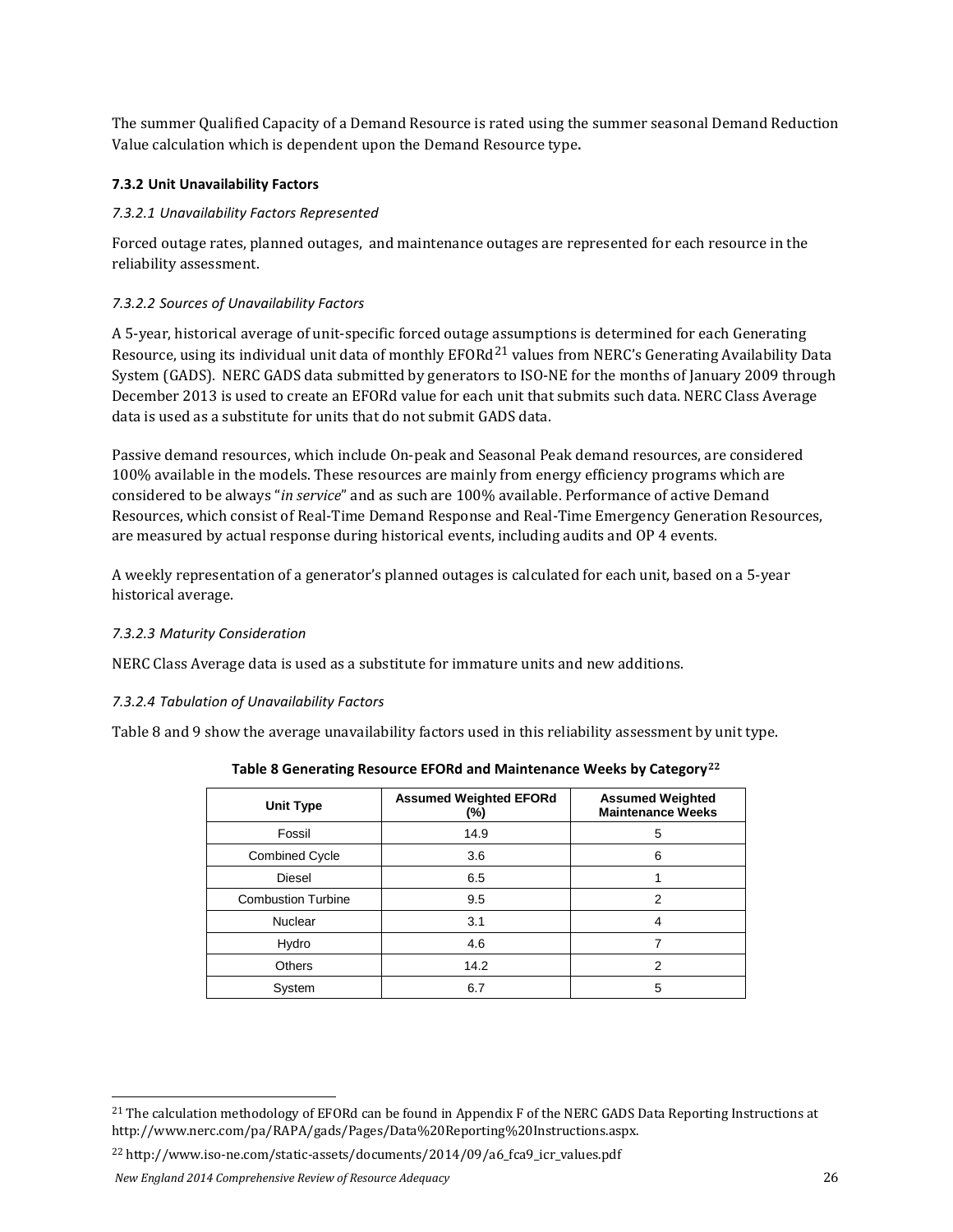| Table 9 Demand Resources EFORd Assumptions by Category <sup>22</sup> |  |
|----------------------------------------------------------------------|--|
|                                                                      |  |

<span id="page-26-3"></span>

| Type                            | <b>Assumed Weighted</b><br>EFORd(%) | <b>Assumed Maintenance</b><br>Weeks |
|---------------------------------|-------------------------------------|-------------------------------------|
| <b>On-Peak Demand Resources</b> |                                     |                                     |
| Seasonal Peak Demand Resources  |                                     |                                     |
| Real-Time Demand Response       | 12                                  |                                     |
| Real-Time Emergency Generator   |                                     |                                     |

#### <span id="page-26-0"></span>**7.3.3 Imports and Exports Representation**

<span id="page-26-4"></span>Table 10 summarizes the capacity imports and exports with neighboring systems assumed for this assessment.

| Table 10 Capacity Import and Export Assumptions (MW) |  |  |
|------------------------------------------------------|--|--|
|------------------------------------------------------|--|--|

|                                                      | 2015  | 2016  | 2017  | 2018  | 2019  |
|------------------------------------------------------|-------|-------|-------|-------|-------|
| <b>Total Import</b>                                  | 1.642 | 1.607 | 1.267 | 1.267 | 1.267 |
| <b>Export to New York</b><br>(via Cross Sound Cable) | 100   | 100   | 100   | 100   | 100   |

#### <span id="page-26-1"></span>**7.3.4 Retirements & Deactivations**

Retirements assumed in this review are detailed in Section 3.2.2.

### <span id="page-26-2"></span>**7.4 Representation of Interconnected Systems**

New England's directly interconnected neighboring bulk power systems of Quebec, Maritimes, and New York provide tie benefits (emergency assistance) and capacity imports in this comprehensive review.

The tie benefits are derived based on results of studies conducted with the GE MARS program. In these tie benefit studies, all the interconnected Areas are assumed to be at the 0.1 days/year resource adequacy criterion simultaneously. The Area's load, resources (including load and/or capacity relief assumed available from implementing emergency operating procedures) and transmission interface transfer limits are based on data that each Area has provided to NPCC for its studies. ISO-NE updates its tie benefit studies whenever it deems necessary. The tie benefit assumptions used in this review for 2015 to 2018 are based on the results of the latest tie benefits studies. Since no tie benefits study has been conducted for 2019, the 2018 values are assumed for 2019 in this assessment. Table 11 summarizes the tie benefit assumptions for this review. The tie benefits assumed in this assessment are within the range of tie benefits available to New England as estimated in the NPCC tie benefits study.

The capacity imports, summarized in Table 10 above, are based on FCM Capacity Supply Obligations and the transmission import capability of the external interconnections after accounting for tie benefits. In other words, the amount of capacity imports that clear in the FCM auctions cannot exceed the transmission import capability of the external interconnections after accounting for emergency assistance assumed available over the external interconnections.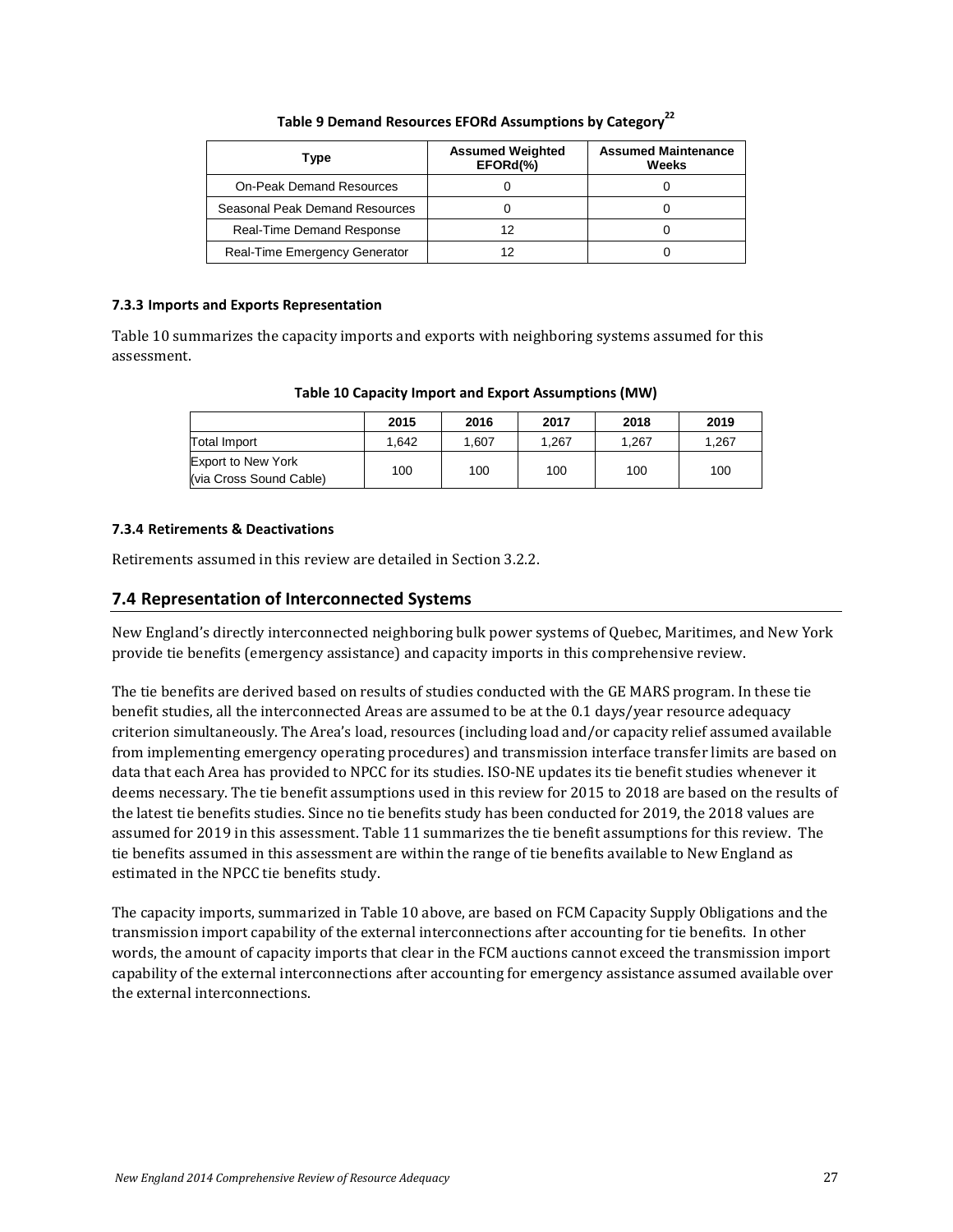<span id="page-27-4"></span>

| <b>Neighboring</b><br>System | $2015^{23}$ | $2016^{24}$ | $2017^{25}$ | $2018^{26}$ | 2019  |
|------------------------------|-------------|-------------|-------------|-------------|-------|
| Québec                       | 1.046       | 1,164       | 1,151       | 1,101       | 1,101 |
| New Brunswick                | 328         | 392         | 492         | 523         | 523   |
| New York                     | 248         | 314         | 227         | 346         | 346   |
| Total                        | 1,624       | 1,870       | 1,870       | 1,970       | 1,970 |

**Table 11 Assumed Tie Benefits From Neighboring System (MW)**

## <span id="page-27-0"></span>**7.5 Modeling of Limited Energy Sources**

New England's pumped storage and hydro-electric units were considered available to meet daily and monthly peak loads except when they are on planned maintenance or forced outages.

## <span id="page-27-1"></span>**7.6 Modeling of Demand Side Management (DSM)**

A description of the DSM programs was presented in Section 7.2.4.

## <span id="page-27-2"></span>**7.7 Modeling of Resources**

Modeling of resources was described in the above sections.

## <span id="page-27-3"></span>**7.8 Other Assumptions**

Consistent with the ISO-NE's Regional System Plan, the New England system was modeled as 13 interconnected sub-areas, with predefined transmission interface limits between them. The transmission interface transfer capabilities between these sub-areas have been determined based on established ISO-NE and NPCC reliability criteria. These criteria are described, respectively, in the ISO-NE Planning Procedure No. 3, *Reliability Standards for the New England Power Pool*, and NPCC Regional Reliability Reference Directory #1, *Design and Operation of Bulk Power System.* These criteria require that the interconnected bulk power supply system be designed for a level of reliability such that the loss of a major portion of the system, or unintentional separation of any portion of the system, will not result from reasonably foreseeable contingencies. Therefore, the system must be designed to meet representative contingencies as defined in those criteria. Contingencies are simulated to assess the potential for widespread cascading outages due to overloads, instability, or voltage collapse. New England's bulk power supply system must remain stable during and following the most severe of the contingencies specified in the criteria, with due regard to reclosing facilities and before making any manual system adjustments. Voltages, line loadings, and equipment loadings must be within normal limits for pre-disturbance conditions, and within applicable emergency limits following the contingencies specified in the criteria. Disturbances in New England must not adversely affect other NPCC Control Areas and vice versa. Conversely, the loss of small portions of the system may be tolerated, provided the reliability of the overall interconnected system is not jeopardized.

The transmission interfaces used in the reliability analysis represent potential limiting areas of New England's transmission system, which may become constrained under a variety of system conditions, generation patterns, or transmission topology. The most limiting transmission facility and critical contingency which limits the interface transfer, may change depending on unit dispatch, load level, load

<span id="page-27-6"></span><sup>24</sup> http://www.iso-ne.com/static-

<span id="page-27-8"></span><sup>26</sup> http://www.iso-ne.com/static-assets/documents/2014/09/a6\_fca9\_tie\_benefits\_study.pdf

<span id="page-27-5"></span> <sup>23</sup> http://www.iso-ne.com/static-assets/documents/2014/08/2015\_ara3\_tie\_benefits\_pspc\_08282014.pdf

assets/documents/committees/comm\_wkgrps/relblty\_comm/pwrsuppln\_comm/mtrls/2012/jun142012/2016\_fca\_tie\_b enefits\_study.pdf

<span id="page-27-7"></span><sup>25</sup> See A5 FCA 8 HQICC & ICR/LSR/MCL Values http://www.iso-ne.com/committees/reliability/reliability-committee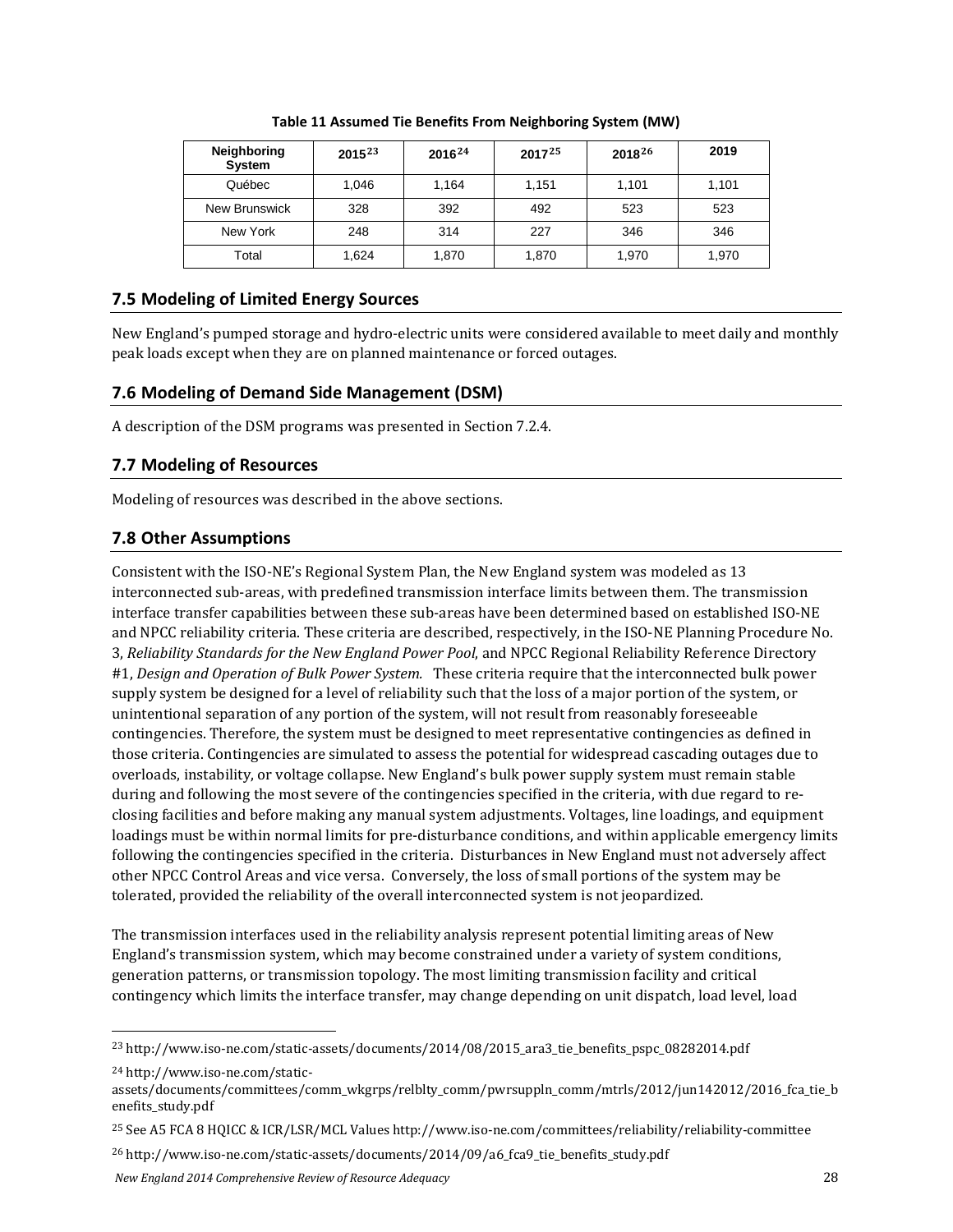distribution, and transmission configuration. For modeling purposes, these interface limits are shown as static. Interfaces composed of one or more transmission facilities have been defined to gauge the amount of power which can be transferred between or through various areas before a transmission limitation is reached[. Figure 55](#page-28-0) shows the New England sub-area representation.

<span id="page-28-0"></span>



#### **Sub-areas**

| <b>BHE</b>      | Northeastern Maine                                                                               |
|-----------------|--------------------------------------------------------------------------------------------------|
| ME              | Western & Central Maine / Saco Valley, New Hampshire                                             |
| <b>SME</b>      | Southeastern Maine                                                                               |
| NH.             | Northern, Eastern, & Central New Hampshire / Eastern Vermont &                                   |
|                 | Southwestern Maine                                                                               |
| <b>VT</b>       | Vermont / Southwestern New Hampshire                                                             |
| <b>BOSTON</b>   | Greater Boston, including North Shore                                                            |
| CMA/NEMA        | Central Massachusetts / Northeastern Massachusetts                                               |
| <b>WMA</b>      | Western Massachusetts                                                                            |
| <b>SEMA</b>     | Southeastern Massachusetts / Newport, Rhode Island                                               |
| <sub>RI</sub>   | Rhode Island / bordering Massachusetts                                                           |
| CT <sup>-</sup> | Northern and Eastern Connecticut                                                                 |
| <b>SWCT</b>     | Southwestern Connecticut                                                                         |
| <b>NOR</b>      | Norwalk / Stamford, Connecticut                                                                  |
|                 | NB, HQ and NY represent the New Brunswick, Québec and New York balancing authority respectively. |
|                 |                                                                                                  |